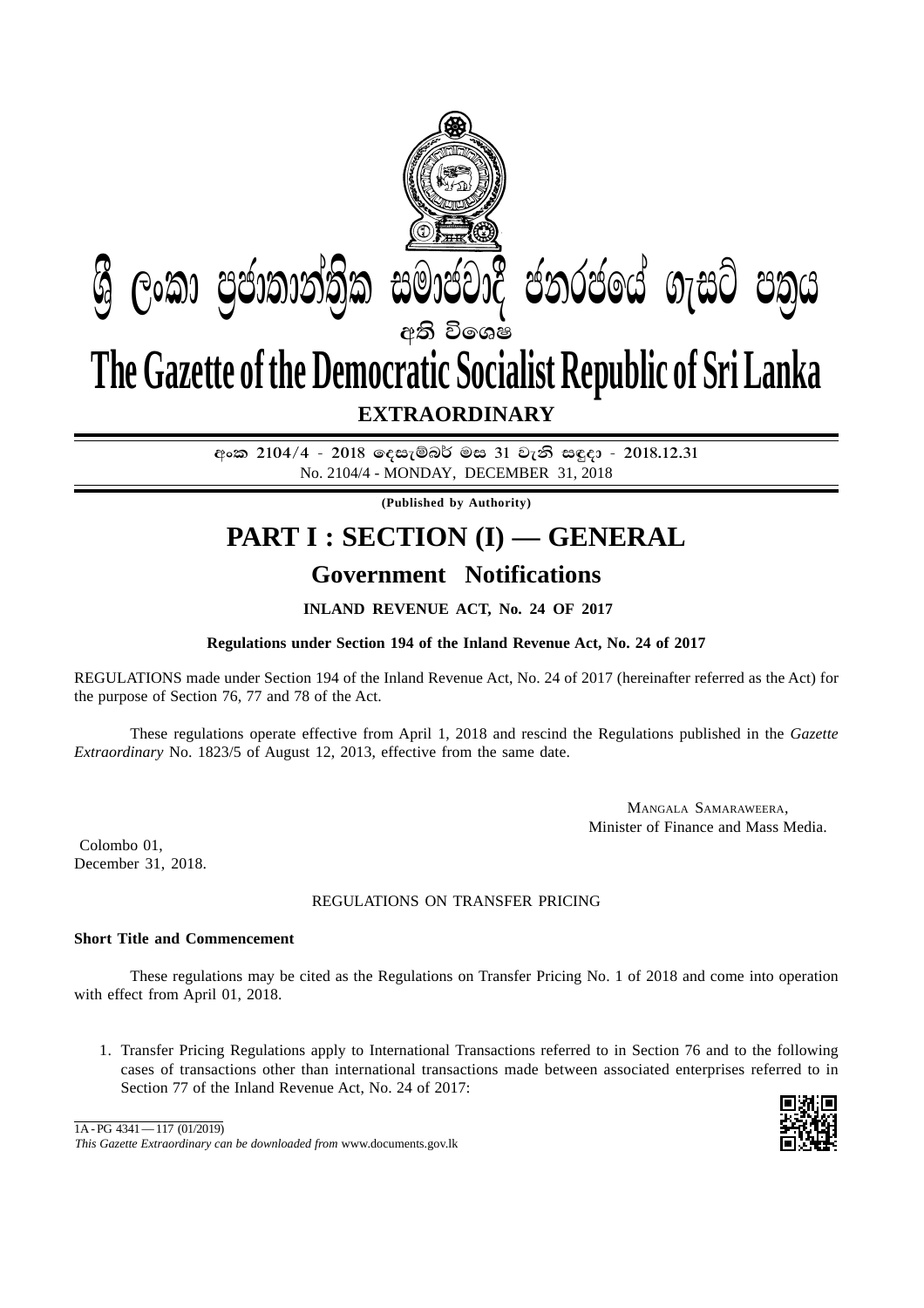#### $\,$  **[** කොටස : (I) ඡෙදය - ශීූ ලංකා පුජාතාන්තිුක සමාජවාදී ජනරජයේ අති විශෙෂ ගැසට් පතුය - 2018.12.31 PART I : SEC. (I) - GAZETTE EXTRAORDINARY OF THE DEMOCRATIC SOCIALIST REPUBLIC OF SRI LANKA - 31.12.2018 2A

- (a) If there are tax exemptions granted to any one of the associated enterprises under the Inland Revenue Act, No. 38 of 2000 or Inland Revenue Act, No. 10 of 2006 or No. 24 of 2017 or under the Board of Investment of Sri Lanka Law No. 4 of 1978 ; or
- (b) If any difference between income tax rates specified in any of the Schedules to the Act or any income tax rate given in the agreement entered into under the Board of Investment of Sri Lanka Law No. 4 of 1978 is applicable to any one of the associated enterprises ; or
- (c) If any loss incurred by any of the associated enterprises for the year of assessment or immediately preceding years of assessment which has been brought forward to that year of assessment.
- 2. **Arm's Length Price**.- The arm's length price, referred to in Section 76 and Section 77 of the Act for the purpose of ascertaining income, gain or profits arising in, derived or accruing from or losses incurred in any transaction, operation or scheme entered into between two associated enterprises (hereinafter referred to as the controlled transaction) should be calculated in accordance with the arm's length principle. The arm's length principle shall be understood as that where a transaction between associated enterprises is carried out taking into account the terms and conditions that would have been used in transcations with or between independent enterprises.

#### (A) **The arm's length price shall be determined by the application of the most appropriate method to the facts and circumstances of the case from any of the methods outlined below** :

#### (a) **Comparable Uncontrolled Price Method**

The comparable uncontrolled price method consists of comparing the price charged for property or services transferred in a controlled transaction to the price charged for property or services transferred in a comparable uncontrolled transaction.

Under this method,

- (i) the price charged or paid for property transferred or services provided in a comparable uncontrolled transaction, or a number of such transactions, is identified ;
- (ii) such price is adjusted to account for differences, if any between the controlled transaction and comparable uncontrolled transactions or between the enterprises entering into such transactions, which could materially affect the price in the open market;
- (iii) the adjusted price so arrived at is taken to be an arm's length price in respect of the property transferred or services provided in the controlled transcations.

#### (b) **Resale Price Method**

The resale price method consists of comparing the resale margin that a purchaser of property in a controlled transaction earns from reselling that property with the resale margin that is earned in comparable uncontrolled purchase and resale transaction.

Under this method,

- (i) the price at which property purchased by the tested enterprise from an associated enterprise is resold to any person, is identified ;
- (ii) such resale price is reduced by an appropriate gross profit margin accruing to the tested enterprise based on the gross profit margins that would be earned in comparable uncontrolled transactions, with or between unrelated enterprises ;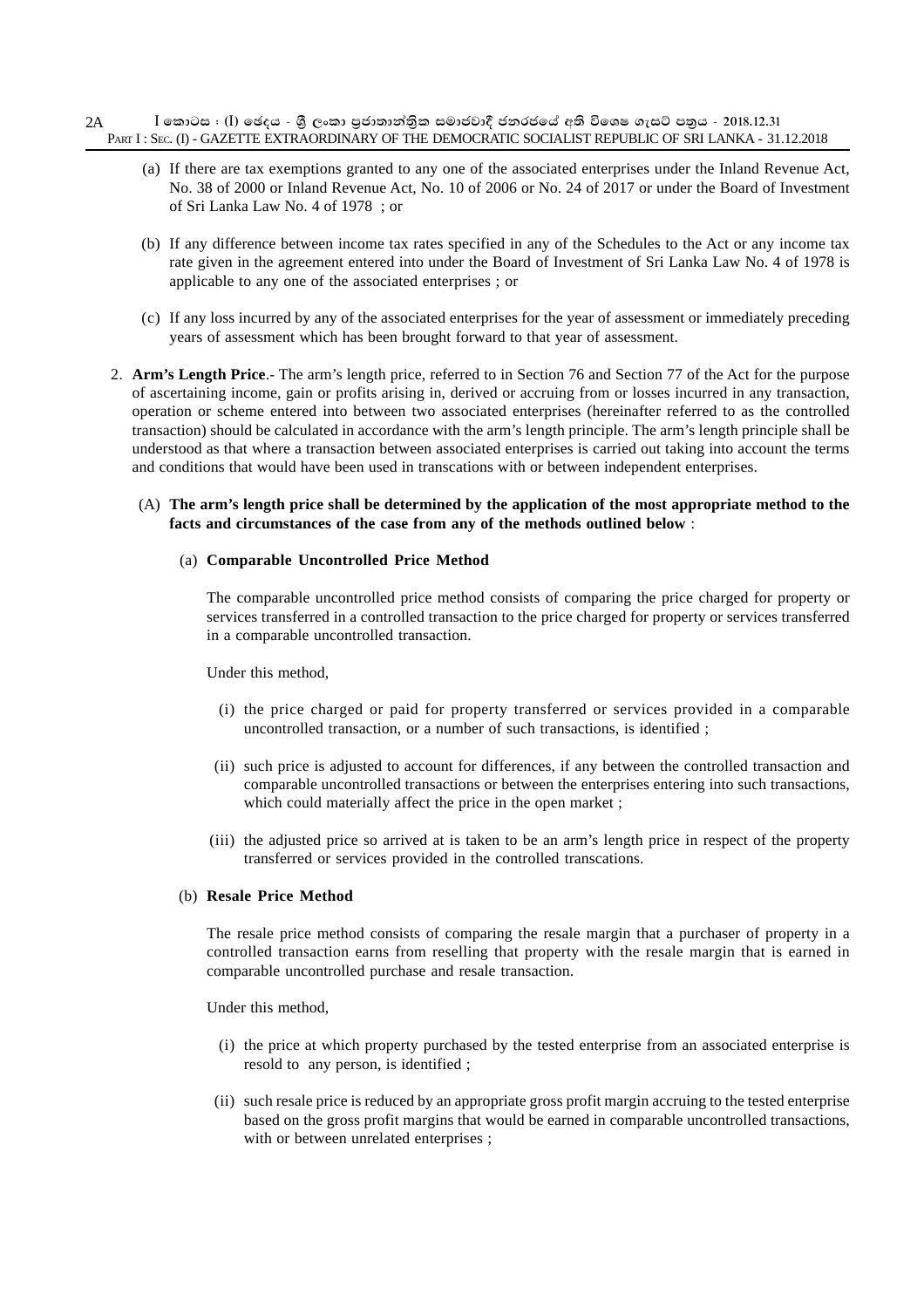- (iii) the price so arrived at is further reduced by the expenses incurred by the tested enterprise in connection with the purchase of property ;
- (iv) the price so arrived at is adjusted to take into account the functional and other differences, including differences in accounting practices, if any, between the controlled transaction and the comparable uncontrolled transactions, or between the enterprises entering into such transactions, which could materially affect the amount of gross profit margin in the open market;
- (v) the adjusted price arrived at under sub-paragraph (iv) of this paragraph is taken to be an arm's length price in respect of the purchase of the property by the tested enterprise from the associated enterprise.

#### (c) **Cost Plus Method**

The cost plus method consists of comparing the mark up on those costs directly and indirectly incurred in the supply of property or services in a controlled transaction with the mark up on those costs directly and indirectly incurred in the supply of property or services in a comparable uncontrolled transaction.

Under this method,

- (i) the direct an indirect costs of production incurred by the tested enterprise in respect of property transferred or services provided to an associated enterprise, are determined ;
- (ii) the amount of an appropriate gross profit mark-up to such costs (computed according to the same accounting norms) arising from the transfer or provision of the same or simillar property or services by the tested enterprise, or by an unrelated enterprise, in a comparable uncontrolled transaction, or a number of such transactions, is determined ;
- (iii) the appropriate gross profit mark-up referred to in sub-paragraph (ii) of this paragraph is adjusted to take into account the functional and other differences, if any between the controlled transaction and the comparable uncontrolled tranactions, or between the enterprises entering into such transactions, which could materially affect such proift mark-up in the open market ;
- (iv) the costs referred to in sub-paragraph (i) of this paragraph are increased by the adjusted profit mark-up arrived at under sub-paragraph (iii) of this paragraph ;
- (v) the sum so arrived at is taken to be an arm's length price in relation to the supply of the property or provision of services by the tested enterprise.

#### (d) **Transactional Net Margin Method**

The transactional net margin method consists of comparing the net profit margin relative to an appropriate base, such as costs, sales or assets that a person achieves in a controlled transaction with the net profit margin relative to the same base achieved in comparable uncontrolled transations.

Under this method,

(i) the net profit margin realized by the tested enterprise from a transaction entered into with an associated enterprise is computed in relation to costs incurred or sales effected or assets employed by the tested enterprise or having regard to any other relevant base ;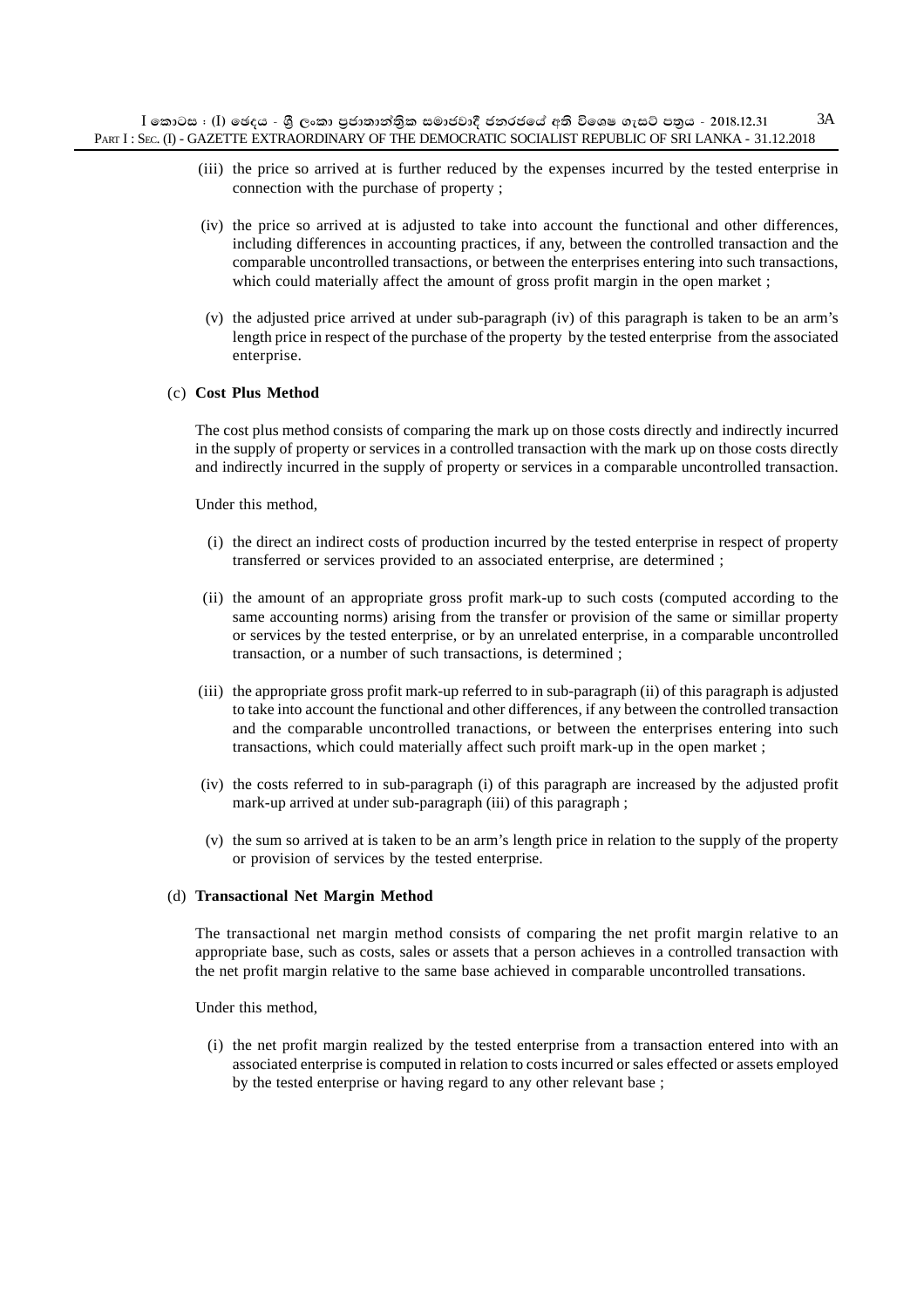- (ii) the net profit margin realized by the tested enterprise or by an unrelated enterprise from a comparable uncontrolled transaction or a number of such transactions is computed having regard to the same basis ;
- (iii) the net profit margin referred to in sub-paragraph (ii) of this paragraph arising in comparable uncontrolled transactions is adjusted to take into account the differences, if any, between the tansaction and the comparable uncontrolled transactions, or between the enterprises entering into such transactions, which could materially affect the amount of net profit margin in the open market ;
- (iv) the net profit margin realized by the tested enterprise and referred to in sub-paragrph (i) of this paragraph is established to be the same as the net profit margin referred to in sub-paragraph (iii) of this paragraph ;
- (v) the net profit margin thus established is then taken into account to arrive at an arm's length price in relation to the transaction.

### (e) **Profit Split Method**

This method may be applicable mainly where special conditions have been made or imposed in controlled transactions or in multiple transactions which are so interrelated that they cannot be evaluated separately for the purposoe of determining the arm's length price of any transaction, by which

- (i) the combined net profits of the associated enterprises arising from the transction in which they are engaged, are determined ;
- (ii) the relative contributions made by each of the associated enterprises to the earning of such combined net profits are then calculated based upon a reasonable approximation of the division of profits that independent entrerprises would have expected to realize from engaging in comparable transactions on the basis of the functions performed, assets employed and risks assumded by each enterprise ;
- (iii) the combined net profits are then split amongst the enterprises in proportion to their relative contributions ;
- (iv) the profit thus apportioned to the tested enterprise is taken into account to arrive at an arm's length price in relation to the controlled transaction ;

Provided that the combined net profits referred to in sub-paragraph (i) of this paragraph may, in the first instance, be partially allocated to each enterprise so as to provide it with a basic return appropriate for the type of routine functionality in which it is engaged, with reference to market returns achieved for similar types of functions by independent enterprises, and thereafter, the residual net profit remaing after such allocation may be split amongst the enterprises in proportion to their unique and valuable contributions, and in such a case the aggregate of the net profit allocated to the tested enterprise in the first instance together with the residual net profit apportioned to that tested enterprise on the basis of its unique and valuable contributions shall be taken to be the net profit arising to that tested enterprises from the controlled transaction.

Provided that where there are two or more independent transactions, all being equally comparable to the controlled transaction entered into between associated enterprises, a range of prices or profit margins may be obtained derived from the application of the most appropriate method. This arm's length range shall be used to calculate the arm's length price.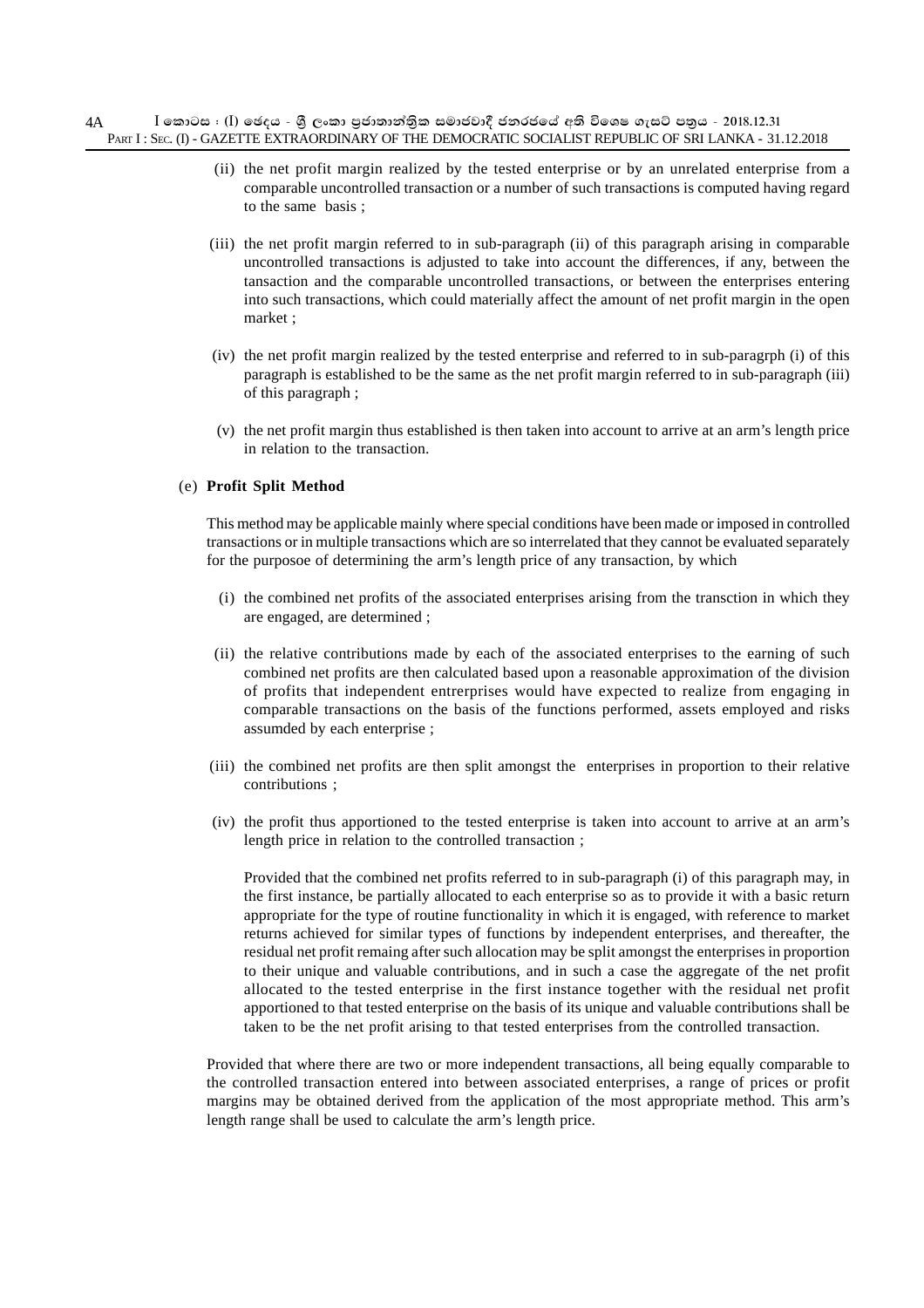#### (B) **Arm's Length Range**

An arm's length range is a range of relevant financial indicator figures (e. g. prices or margins) produced by the application of the most appropriate transfer pricing method as set out in this regulation, to a number of uncontrolled transcations with a relatively equal degree of comparability to the controlled transaction based on a comparability anylysis conducted in accordance with Regulation 3. For the purpose of this paragraph fourtieth to sixtieth percentile is considered to be the arm's length range.

Where the actual price for a controlled transaction between associated enterprises is within the arm's length range, the actural price shall be treated as the arm's length price for such transaction.

Where the actual price for a controlled transaction between associated enterprirses is not within the arm's length range, the median in the arm's length range shall be treated as the arm's length price for such transcation. For the purposes of this paragraph, the median of the arm's length range shall be the 50th percentile of the financial indicator figures derived from the comparable uncontrolled transactions forming the arm's length range.

- 3. **Comparability Factors** For the purposes of Regulation 2, the comparability of a controlled transaction between associated enterprises with uncontrolled transactions shall be judged with reference to the following.
	- (a) the contractual terms (whether or not such terms are formal or in writing) of the controlled transaction which lay down explicitly or implicitly how the responsibilities, risks and benefits are to be divided between the respective parties to such transctions ;
	- (b) the functions performed, taking into account assets employed and the risks assumed, by the respective parties to such transactions ;
	- (c) the specific characteristics of the property transferred or services provided in such transaction ;
	- (d) the economic circumstances and business strategies related to such transactions between associated enterprises, specifying the conditions prevailing in the markets in which the respective associated enterprises to such transactions operate, including the geographical location and size of the markets, the laws and Government orders in force, costs of labour and capital in the markets, overall economic development and level of competition and whether the markets are wholesale or retail, among other.
- 4. **Comparability**. An uncontrolled transaction shall be comparable to a controlled transaction, if ;
	- (i) none of the differences, if any, between the transaction being compared, are likely to materially affect the conditions being examined in the methodology (*e. g*. price or profit margin) ; or
	- (ii) resonable accurate adjustments can be made to eliminate the material effect of such differences.

The data to be used in analyzing the comparability of an uncontrolled transaction with a controlled transcation shall be the data relating to the year of assessment in which such transaction has been entered into.

Provided that data relating to a period not being more than two years prior to such year of assessment may also be considered if such data reveals facts which could have an influence on the determination of transfer prices in relation to the transactions being compared.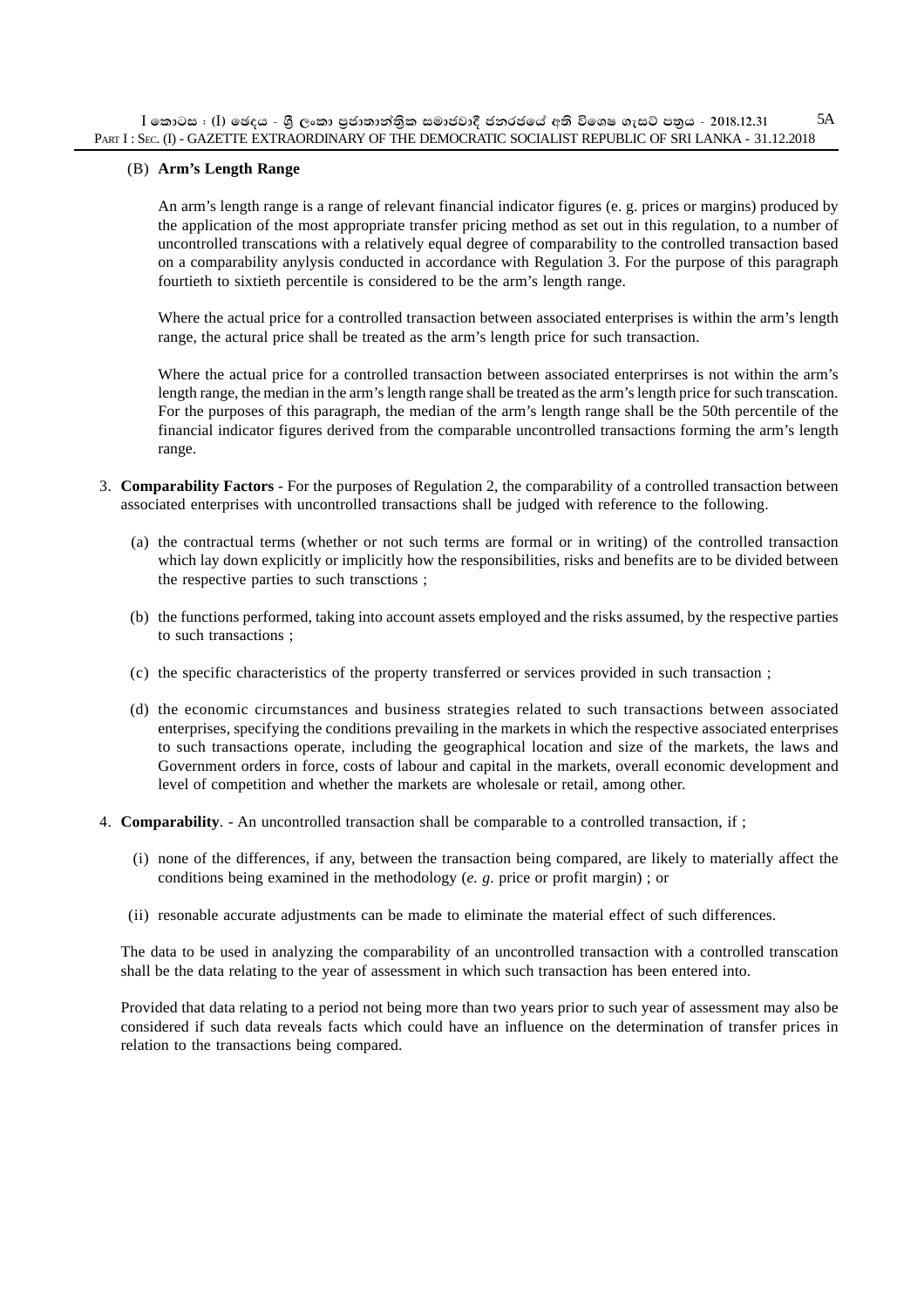#### 5. **Most Appropriate Method**

- (a) For the purposes of Regulation 2, the most appropriate method shall be the method which is best suited to the facts and circumstances of each particular controlled transction between associated enterprises, and which provides the most reliable measure of an arm's length price in relation to such transaction.
- (b) In selecting the most appropriate method, the follwoing factors shall be taken into account, namely ;
	- (i) the nature and class of such transcation based on the functions performed, the assets employed and risks assumed by associated enterprises entering into such transaction ;
	- (ii) the availability, coverage and reliability of data (in particular on uncontrolled comparable transactions) necessary for the application of the method ;
	- (iii) the degree of comparability existing between controlled transaction and the uncontrolled transcations ;
	- (iv) the extent to which reliable and accurate adjustments can be made to account for differences, if any, between controlled transcation and the comparable uncontrolled transactions.
- 6. **Transfer Pricing Documentation and Disclosure Form**  Enterprises carrying out controlled transactions with associated enterprises subject to Section 76 and 77, as the case may be, must maintain documents and submit information regarding controlled transactions, including information on those associated enterprises, as follows.

#### **(a) Preparing and Maintaining Transfer Pricing Documentation**

Enterprises carrying out controlled transaction with associated enterpises subject to Section 76 and/or 77, as the case may be, shall be responsible for preparing and maintining transfer pricing documentation including :

- (i) Local File referring specifically to material and controlled transcations of the local taxpayer, according to Annexure I ;
- (ii) Master File containing standardised information relevant for all the members of a multinational group, according to Annexure II ;
- (iii) Country-by-Country Report containing certain information relating to the global allocation of the multinational group's income and taxes paid together with certain indicators of the location of economic activity within the group, according to Annexure III.

The Local File referred to in the above item (i) is to be prepared and maintained by those enterprises that carry out controlled transcations or each category of controlled transactions with associated enterprises exceed Sri Lankan Rupees (LKR) 200 million for each year of assessment as recorded in th books of account. The local file must be prepared in English in the case of international transactions. The Local file should be kept available for a period of six years from the end of the relevant year of assessment, and it should include the information specified in **Annexure I** of this Regulation (The transaction here does not include dividened and granting or repayment of loan capital)

The Master File referred to in the above item (ii) is to be prepared and maintained by those enterprises that have declared revenue whose value exceeds LKR 7.5 billion for each year of assessment as recorded in the books of account. The Master file which is maintained in English should include the information specified in **Annexure II** of this Regulation.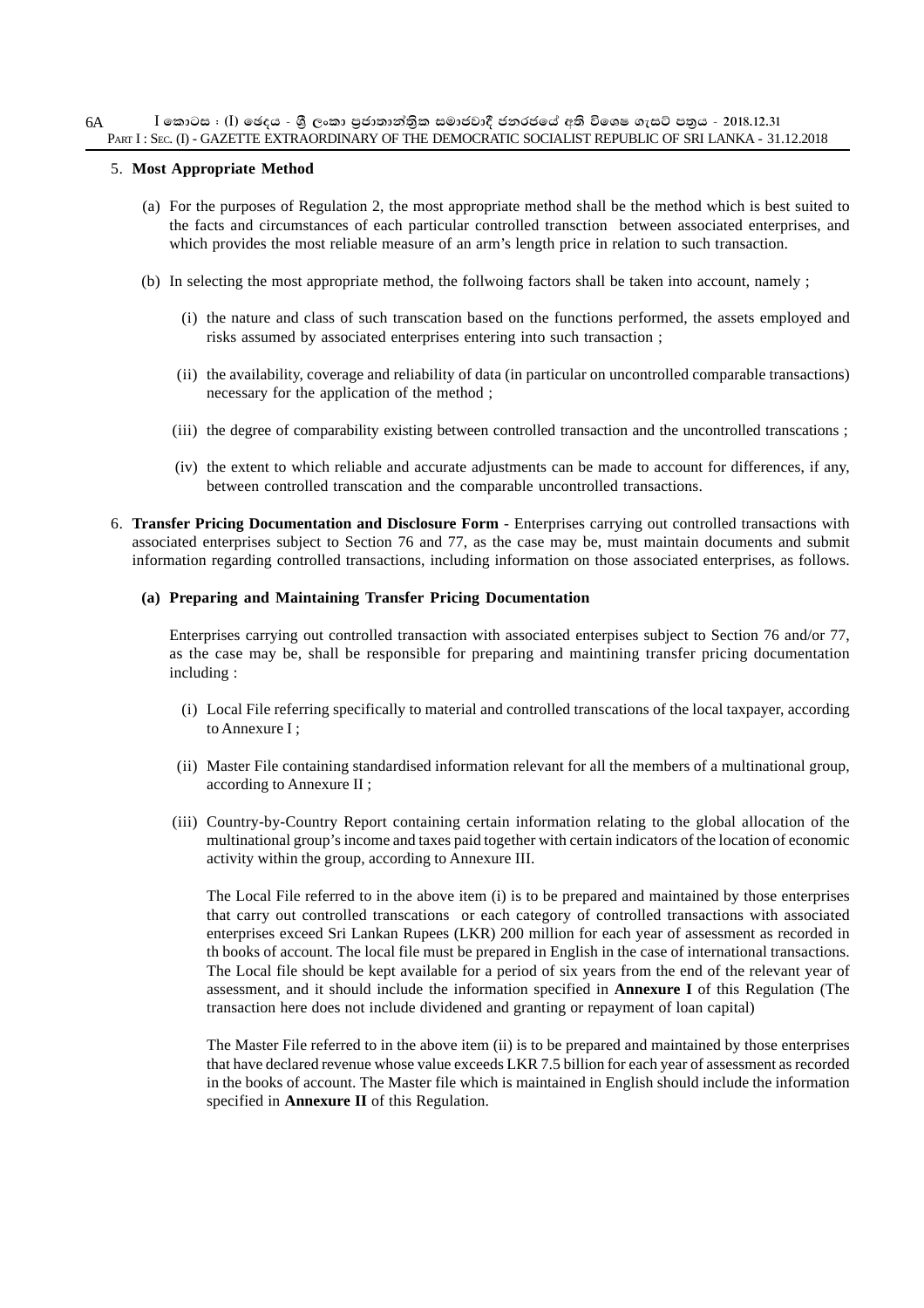The Country-by-Country Report referred to in above item (iii) is to be prepared and filed according to paragraph (e) of this Regulation.

#### (b) **Non Requirement of Maintaining Fresh Documents**

Where any controlled transaction continues to have effect over more than one year of assessment, fresh documentation need not be maintained separately in respect of each year of assessment, unless there is any significant change in the nature or terms of such transction, in the assumptions made, or in any other facto which could influence the transfer price, and in case of such significant change, fresh documentation as may be necessary under this Regulation shall be maintained bringing out the impact of change on the pricing of such transcation.

In case the taxpayer's operation reflects no significant change, the searches in databases for comparables should be updated every three years instead of annually. Financial data for the comparables should nonetheless be updated every year in order to apply the arm's length principle reliably.

Notwithstanding the above, the substantial obilgation of complying with the arm's length principle in controlled transactions with associated entreprises remains mandatory for all taxpayers and therefore, they shall be required to substantiate on the basis of documents mentioned in above paragraph (a) or on the basis of any other material available with them when the notice is sent to the taxpayer.

#### (c) **Submission of Transfer Pricing Documentation**

The transfer pricing documentation specified in Regulation  $6(a)(i)$  and  $6(a)(ii)$  shall be provided by the taxpayer within 30 calendar days of the written request being duly issued by the Commissioner General of Inland Revenue (herein after referred to as Commissioner General).

The obligation of the taxpayer to provide this documentation is established without prejudice to the power of the Commissioner General to request additional information that in the course of audit procedures it deems necessary to carry out its functions.

#### (d) **Preparation and Submission of Transfer Pricing Disclosure Form**

Enterprises that carry out controlled transactions or categories of controlled transactions with associated enterprises are obliged to prepare and file an annual transfer pricing disclosure form along with the Return of Income as per the format and under the conditions disclosed in **Annexure IV.**

#### (e) **Submission of Country-by-Country Report ("CbCR") of the ultimate parent company according to Annexure III**

#### (I) **Definitions**

For purposes of paragraph (e) of this regulation the following terms have the following meanings :

(i) The term "**Group**" means a collection of enterprises related through ownership or control such that it is either required to prepare Consolidated Financial Statements for financial reporting purposes under applicable accounting principles or would be so required if equity interests in any of the enterprises were traded on a public securities exchange.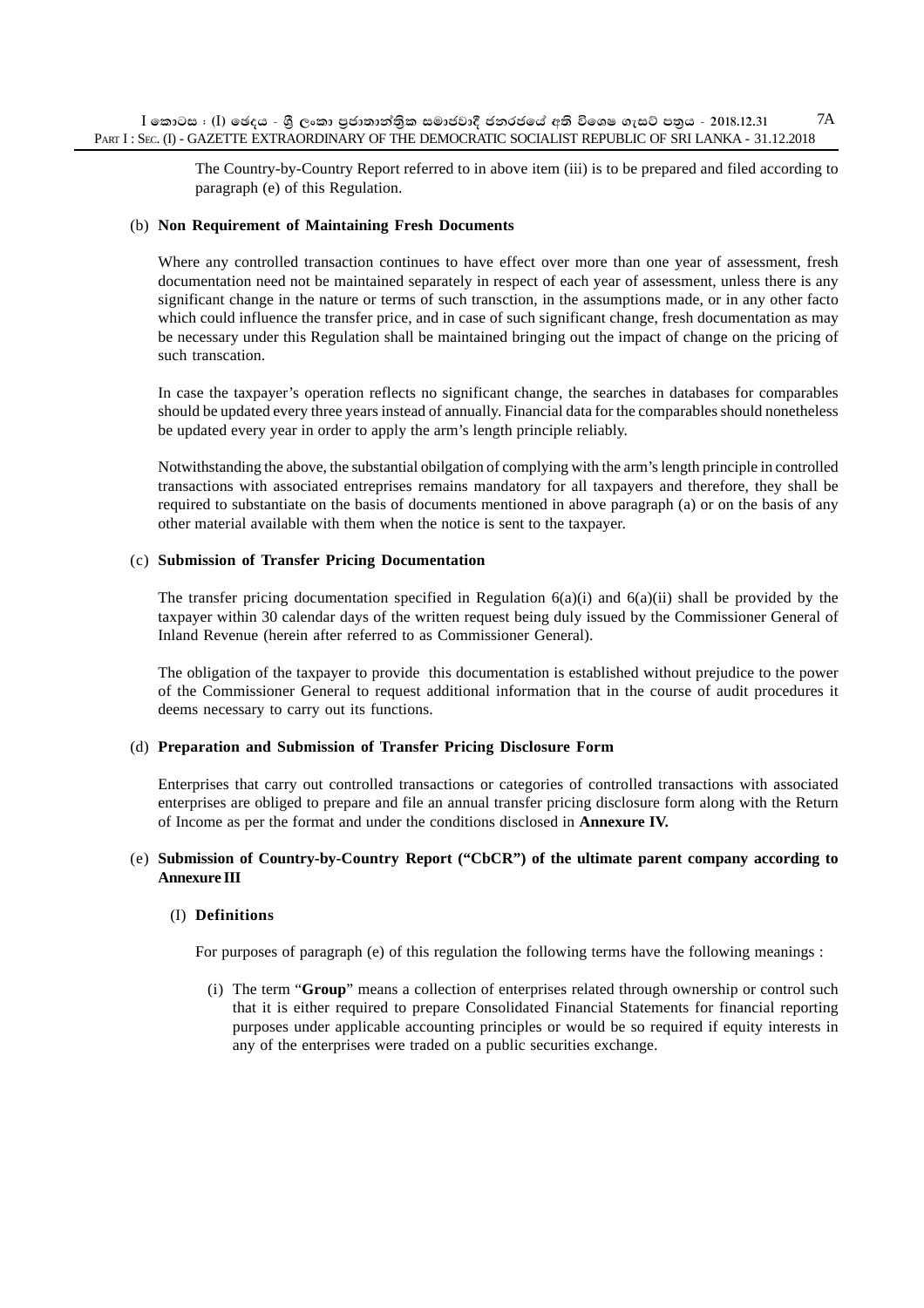- (ii) The term "**MNE Group**" means any Group that :
	- (a) includes two or more enterprises the tax residence for which is in different jurisdiction, or includes an enterprise that is resident for tax purposes in one jurisdiction and is subject to tax with respect to the business carried out through a permanent establishment in another jurisdiction, and
	- (b) is not an Excluded MNE Group.
- (iii) The term "**Excluded MNE Group**" means, with respect to any Fiscal Year of the Group, a Group having total consolidated group revenue of less than 115 billion Sri Lankan Rupees during the Fiscal Year immediately preceding the Reporting Fiscal Year as reflected in its consolidated Financial Statements for such preceding Fiscal Year.
- (iv) The terms "**Constituent Entity**" means :
	- (a) any separate business entity of an MNE Group that is included in the Consolidated Financial Statements of the MNE Group for financial reporting purposes, or would be so included if equity interests in such business unit of an MNE Group were traded on a public securities exchange ;
	- (b) any such business entity that is excluded from the MNE Group's Consolidated Financial Statements solely on size or materiality grounds ; and
	- (c) any permanent establishment of an separate business entity of the MNE Group included in (a) or (b) of above item (ii) provided the business entity prepares a separate financial statement for such permanent establishment for financial reporting, regulatory, tax reporting, or internal management control purposes.
- (v) The term "**Reporting Entity**" means the Constituent Entity that is required to file a country-bycountry report conforming to the requirements specified in sub-paragraph (IV) of paragraph (e) of this regulation in its jurisdiction of tax residence on behalf of the MNE Group. The Reporting Entity may be the Ultimate Parent Entity, the Surrogate Parent Entity, or any entity described in item (ii) of sub paragraph (II) of paragraph (e) of this Regulation.
- (vi) The term "**Ultimate Parent Entity**" means a Consituent Entity of an MNE Group that meets the following criteria :
	- (a) it owns directly or indriectly a sufficient interest in one or more other Constituent Entities of such MNE Group such that it is required to prepare Consolidated Financial Statements under accounting principles generally applied in its jurisdiction of tax residence, or would be so required if its equity interests were traded on a public securities exchange in its jurisdiction of tax residence ; and
	- (b) there is no other Constituent Entity of such MNE Group that owns directly or indirectly an insterest described in sub-paragraph (a) of paragraph (vi) above in the first mentioned Constituent Entity.
- (vii) The term "**Surrogate Parent Entity**" means one Constituent Entity of the MNE Group that has been appointed by such MNE Group, as a sole substitute for the Ultimate Parent Entity, to file the Country-by-Country Report in that Constituent Entity's jurisdiction of tax residence, on behalf of such MNE Group, when one or more of the conditions set out in Subitem (b) of item (ii) of sub paragraph (II) of paragraph (e) of this Regulation applies.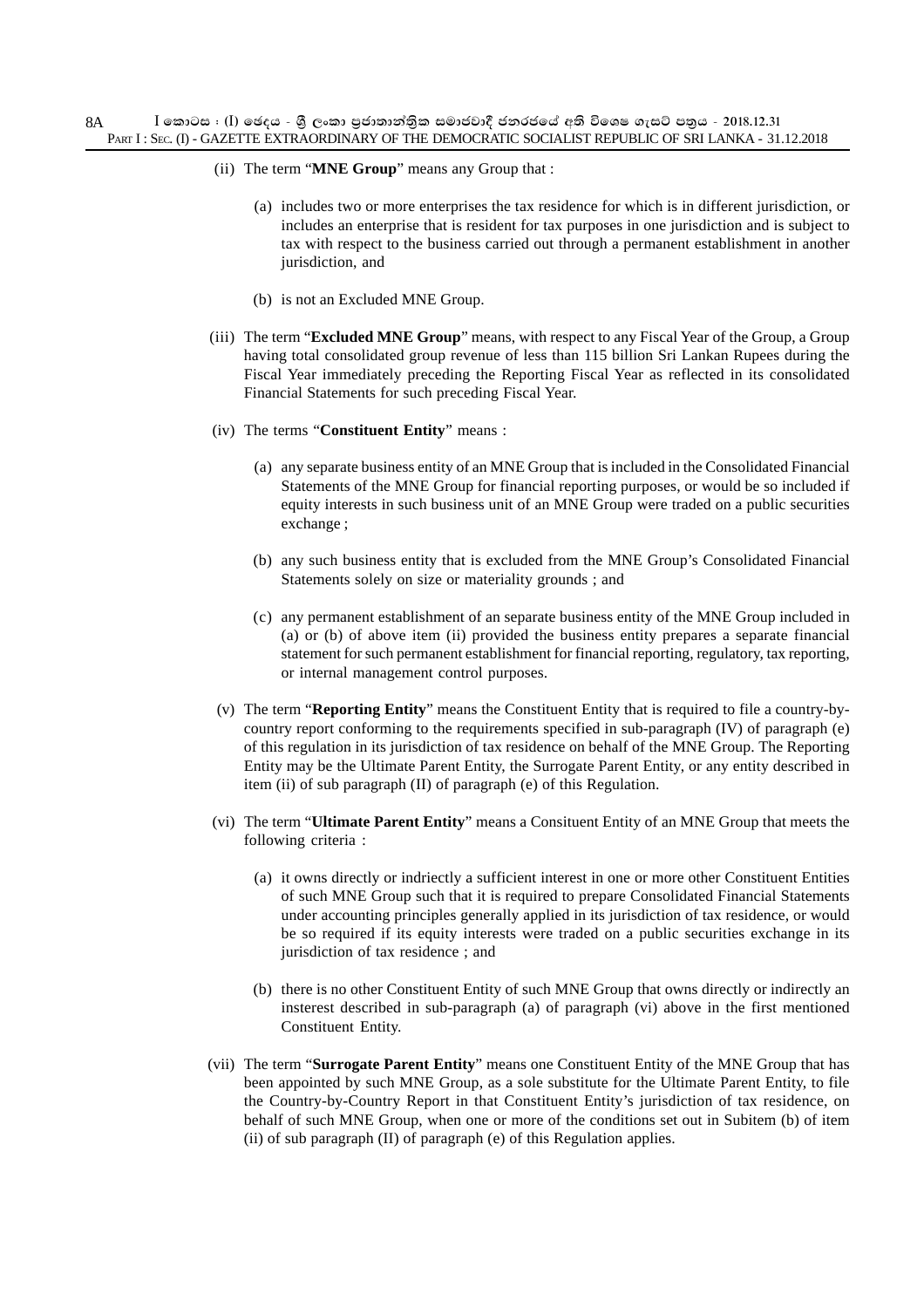- (viii) The term "**Fiscal Year**" means an annual accounting period with respect to which the Ultimate Parent Entity of the MNE Group prepares its financial statements.
- (ix) The term "**Reporting Fiscal Year**" means that Fiscal Yar the financial and operational results of which are reflected in the Country-by Country Report defined in sub-paragraph (IV) of paragraph (e) of this regulation.
- (x) The term "**Qualifying Competent Authority Agreement**" means an agreement that,
	- (a) is between authorised representatives of those jurisdictions that are parties to an International Agreement , and
	- (b) requires the automatic exchange of Country-by-Country Reports between the parties to the Agreement.
- (xi) The term "**International Agreement**" shall mean any bilateral or multilateral Agreement for Mutual Administrative Assistance in Tax Matters, any bilateral or multilateral Tax Agreement, or any Tax Information Exchange Agreement to which Sri Lanka is a party, and that by its terms provides legal authority for the exchange of tax information between jurisdictions, including automatic exchange of such information.
- (xii) The term "**Consolidated Financial Statements**" means the financial statements of an MNE Group in which the assets, liabilties, income, expenses and cash flows of the Ultimate Parent Entity and the Constituent Entitis are presented as those of a single economic entity.
- (xiii) The term "**Systemic Failure**" with respect to a jurisdiction means that a jurisdiction has a Qualifying Competent Authority Agreement in effect with Sri Lanka, but has suspended automatic exchange (for reasons other than those that are in accordance with the terms of that Agreement) or otherwise persistently failed to automatically provide to Sri Lanka Country-by-Country Reports in its possession of MNE Groups that have Constituent Entities in Sri Lanka.

### (II) **Filing Obligation**

- (i) Each Ultimate Parent Entity of the MNE Group that is resident for tax purposes in Sri Lanka shall file a Country-by-Country Report conforming to the requirements of sub-paragraph (IV) of paragraph (e) of this regulation with the Commissioner General of the Inland Revenue with respect to its Reporting Fiscal Year on or before the date specified in sub-paragraph (V) of paragraph (e) of this regulation.
- (ii) A Constituent Entity which is not the Ultimate Parent Entity of an MNE Group shall file as Country-by-Country Report conforming to the requirements of sub-paragraph (IV) of paragraph (e) of this regulation with the Commissioner General of the Inland Revenue with respect to the Reporting Fiscal Year of an MNE Group of which it is a Constituent Entity, on or before the date specified in sub-paragraph (V) of paragraph (e) of this regulation if the following criteria are satisfied :
	- (a) the entity is resident for tax purposes in Sri Lanka and
	- (b) one of the following conditions applies :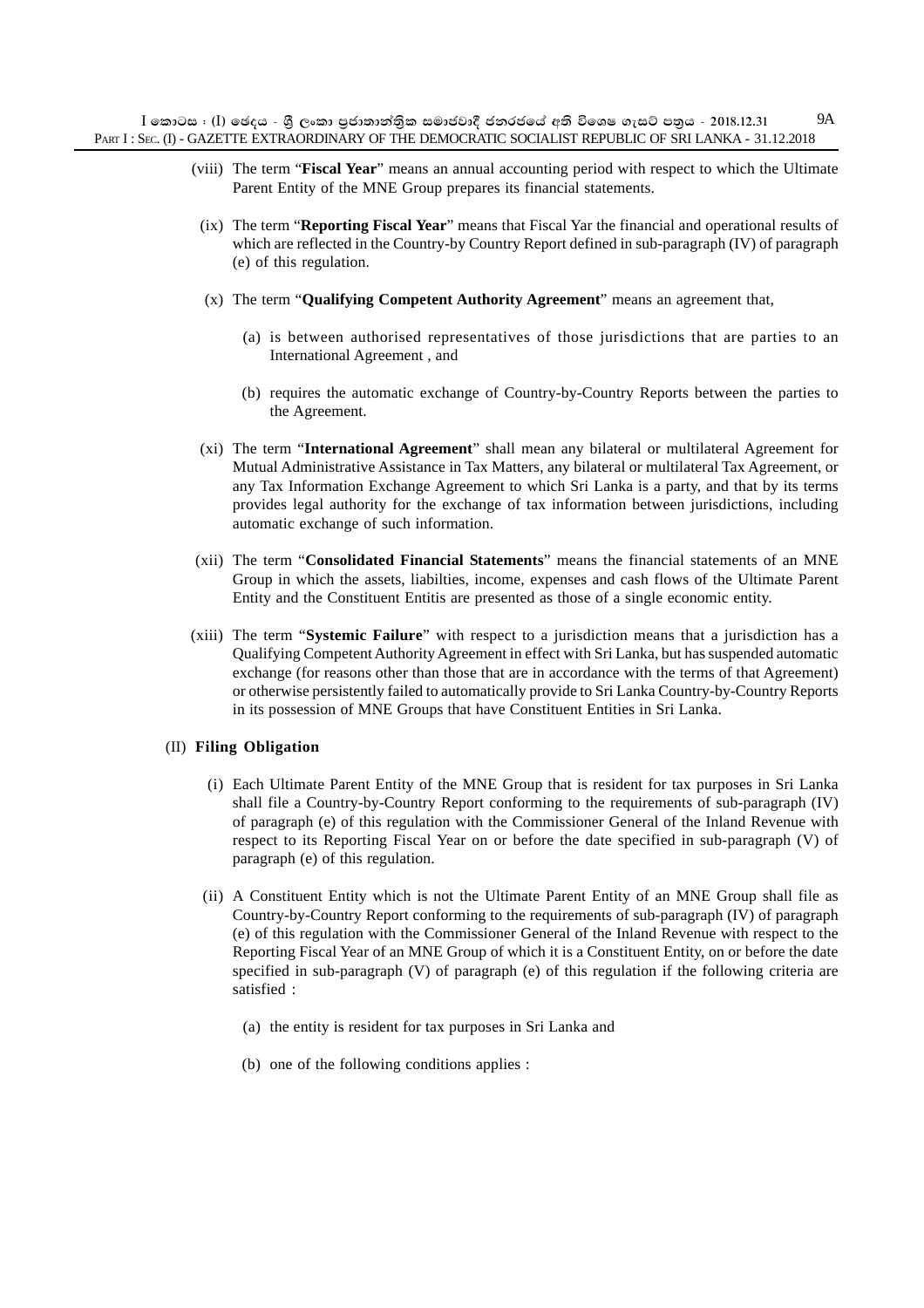- (aa) the Ultimate Parent Entity of the MNE Group is not obligated to file a Country-by-Country Report in its jurisdiction of tax residence ; or
- (bb) the jurisdiction in which th Ultimate Parent Entity is resident for tax purposes has a current International Agreement to which Sri Lanka is a party but does not have a Qualifying Competent Authority Agreement in effect to which Sri Lanka is a party by the time specified in sub-paragraph (V) of paragraph (e) of this Regulation for filing the Country-by-Country Report for the Reporting Fiscal Year ; or
- (cc) there has been a Systemic Failure of the jurisdiction of tax residence of the Ultimate Parent Entity that has been notified by the Commissioner General of Inland Revenue to the Constituent Entity resident for tax purposes in Sri Lanka.
- (iii) Where there are more than one Constituent Entities of the same MNE Group that are resident for tax purposes in Sri Lanka and one or more of the conditions set out in subsection (ii) above apply, the MNE Group may designate one of such Constituent Entities to file the Country-by-Country Report conforming to the requirements of sub-paragraph (IV) of paragraph (e) of this Regulation with the Commissioner General of Inland Revenue with respect to any Reporting Fiscal Year on or before the date specified in sub-paragraph (V) of paragraph (e) this Regulation, and to notify the Commissioner General of Inland Revenue that the filing is intended to satisfy the filing requirement of all the Constituent Entities of such MNE Group that are resident for tax purposes in Sri Lanka.
- (iv) Notwithstanding the provisions of item (ii) of sub-paragraph (II) of paragraph (e) of this Regulation, when one or more of the conditions set out in sub-item (b) of item (ii) of sub-paragraph (II) of paragraph (e) of this Regulation apply, an entity described in item (ii) of sub-paragraph (II) of paragraph (e) of this Regulation shall not be required to file a Country-by-Country Report with the Commissioner General of Inland Revenue with respect to any Reporting Fiscal Year if the MNE Group of which it is a Constituent Entity has made available a Country-by-Country Report conforming to the requirements of sub-paragaph (IV) of paragraph (e) of this Regulation with respect to such Fiscal Year through a Surogate Parent Entity that files that Country-by-Country Report with the tax authority of its jurisdiction of tax residence on or before the date specified in sub-paragraph (V) of paragraph (e) of this Regulation and that satisfies the following conditions:
	- (a) the jurisdiction of tax residence of the Surrogate Parent Entity requires filing of Countryby-Country Report conforming to the requiremens of sub-paragraph (IV) of paragraph (e) of this Regulation ;
	- (b) the jurisdiction of tax residence of the Surrogate Parent Entity has a Qualifying Competent Authority Agreement in effect to which Sri Lanka is a party by the time specified in subparagraph (V) of paragraph (e) of the Regulation for filing the Country-by-Country Report for the Reporting Fiscal Year ;
	- (c) the jurisdicton of tax residence of the Surrogate Parent Entity has not notified the Commissioner General of Inland Revenue of a Systemic Failure ;
	- (d) the jurisdiction of tax residence of the Surrogate Parent Entity has been notified in accordance with item (i) of sub-paragraph (III) of paragraph (e) of this Regulation by the Constituent Entity resident for tax purposes in its jurisdiction that it is the Surrogate Parent Entity ; and
	- (e) a notification has been provided to the Commissioner General of Inland Revenue in accordance with item (ii) of sub-paragraph (III) of paragraph (e) of this Regulation.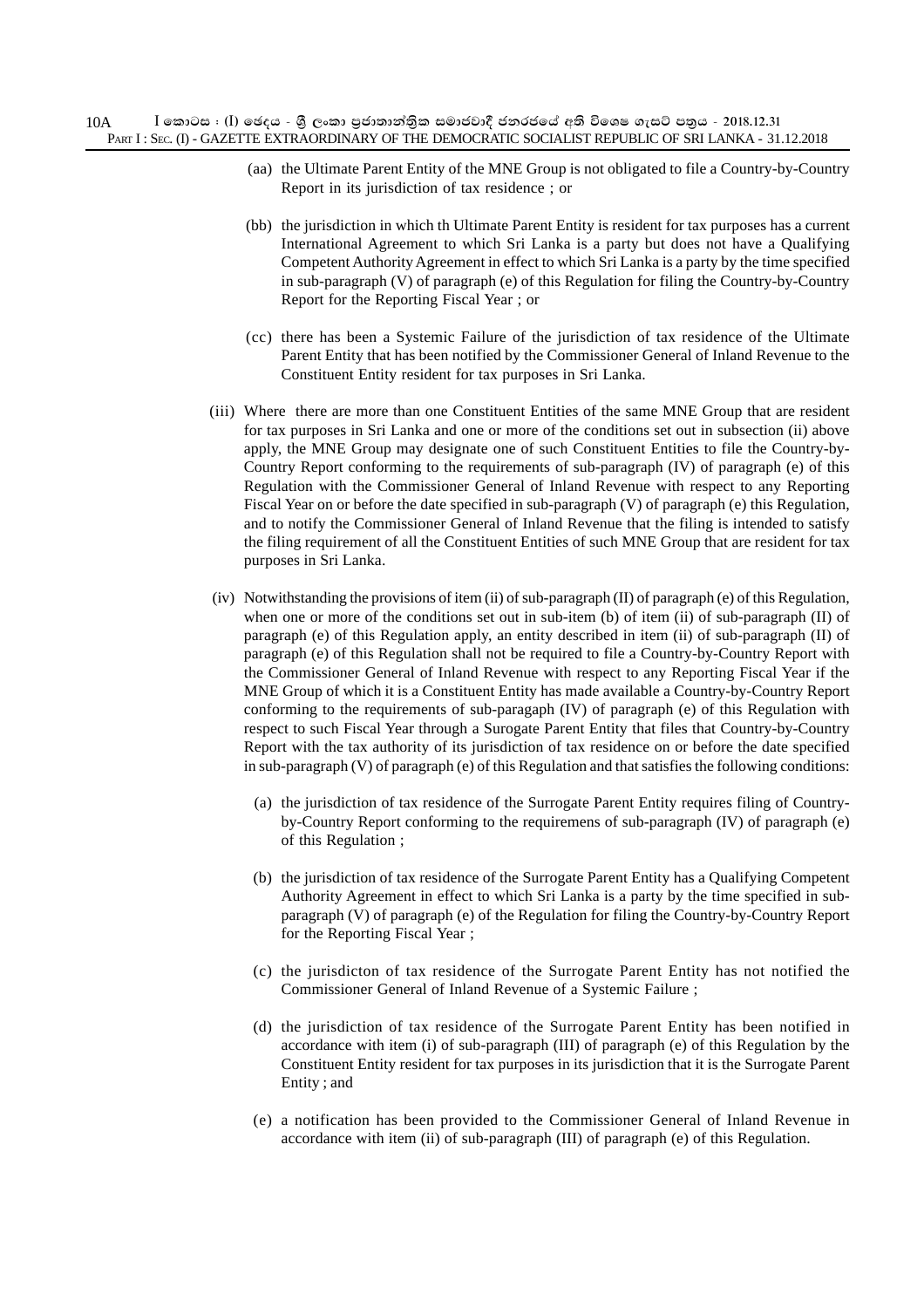#### (III) **Notification**

- (i) Any Constituent Entity of an MNE Group that is resident for tax purposes in Sri Lanka shall notify the Commissioner General of Inland Revenue Department whether it is the Ultimate Parent Entity or the Surrogate Parent Entity, not later than December 31st of the Reporting Fiscal Year of such MNE Group.
- (ii) Where a Constituent Entity of an MNE Group that is resident for tax purposes in Sri Lanka is not the Ultimate Parent Entity nor the Surrogate Parent Entity, it shall notify the Commissioner General of Inland Revenue of the identity and tax residence of the Reporting Entity, no later than December 31st of the Reporting Fiscal Year of such MNE Group.

#### (IV) **Country-by-Country Report**

- (i) For the purposes of Paragraph (e) of this Regulation, a Country-by-Country Report with respect to an MNE Group is a report containing :
	- (a) Aggregate information relating to the amount of revenue, proft (loss) before income tax, income tax paid, income tax accured, stated capital, accumulated earnings, number of employees, and tangible assets other than cash or cash equivalents with regard to each jurisdiction in which the MNE Group operates ;
	- (b) An identification of each Constituent Entity of the MNE Group setting out the jursdication of tax residence of such Constitutent Entity, and where different from such jurisdiction of tax residence, the jurisdiction under the laws of which such Contituent Entity is organized, and the nature of the main business activity or activities of suh Constituent Entity.
- (ii) The Country-by-Country Report shall be filed in a form identical to and applying the definitions and instructions contained in the standard template set out at **Annexture III** of this *Gazette Notification*.

#### (V) **Time of filing**

The Country-by-Country Report required by Paragraph (e) of this Regulation shall be filed no later than 12 months after the last day of the Reporting Fisal Year of the MNE Group.

#### (VI) **Use and Preserve Confidentiality of Country-by-Country Report Information**

- (i) The Transfer Pricing Officers shall use the Country-by-Country Report for purposes of assessing high-level transfer pricing risks and other base erosion and proift shifting related risks in Sri Lanka, including assessing the risk of non-compliance by members of the MNE Group with applicable transfer pricing rules, and where appropriate for economic and statistical analysis. Transfer pricing adjustments by the Transfer Pricing Officers will not be based on the Countryby-Country Report.
- (ii) The Commissioner General of Inland Revenue shall perserve the confidentiality of the information contained in the Country-by-Country Report at least to the same extent that would apply if such information were provided to it under the provisions of a double taxation agreement or as Mutual Administrative Assistance Agreement entered in to under the Act.

#### (VII) **Effective Date**

For the purpose of Paragraph (e) of this Regulation is effective for Reporting Fiscal Years of MNE Groups begining on or after 1st April 2019.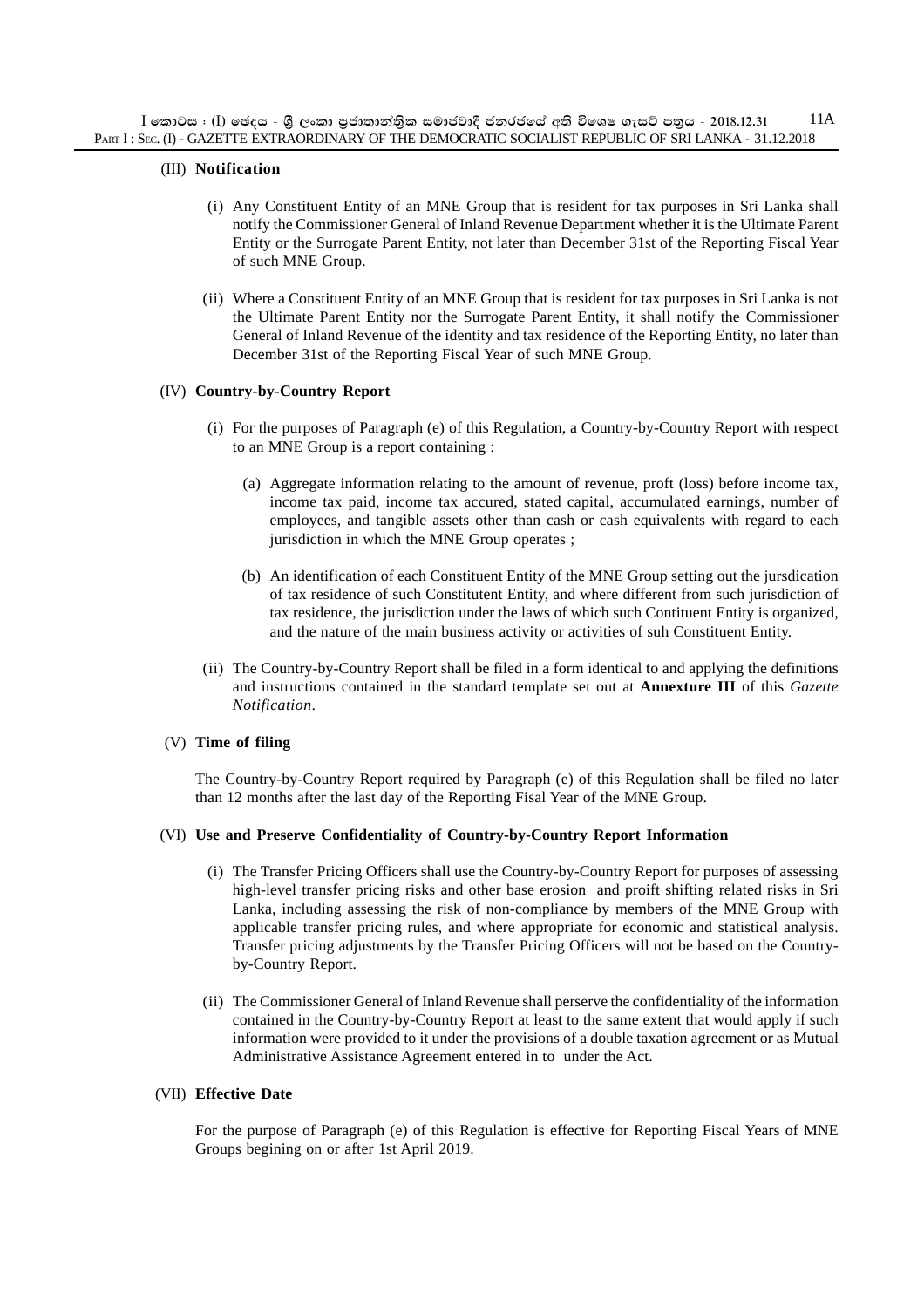#### (f) **Penal Provisions**

Where any person who fails to comply with the requirements of section 76 and/or 77 in relation to any controlled trasaction with associated enterprises, the Commissioner General may impose on such person the following penalties :

- (i) **Penalty on not preparing and maintaining Transfer Pricing Documentation** Not preparing and non-maintaining of the transfer pricing documentation mentioned in Regulation 6 will lead to penal provisions specfied in Section 184 of the Act.
- (ii) **Penalty on Non submission of requested documents** Non Submission of the required documents will lead to penal provisions specified in Section 184 of the Act.
- (iii) **Penalty on Non-disclosure of any required information** Non disclosure of any required information will lead to penal provsions specified in Section 184 of the Act.
- (iv) **Penalty on Non submission of documents prescribed in Regulation 6 on or before the specified date** - Non submission of the documents prescribed in Regulation 6 on or before specified date will lead to penal provisions specified in section 184 of the Act.
- (v) **Penalty on concealment of the particulars or furnish inaccurate particluars** concealment of the particulars of his income or furnished inaccurate particluars of such income will lead to penal provisions specified in Section 184 of the Act.
- (vi) Apart from the penalties mentioned in section 184, the penalties specified in section 185 and criminal proceedings specified in Chapter XVIII are applicable for transfer pricing.
- 7. **Advance Pricing Agreements (APA)** With a view to supplement the traditional administrative, judicial and treaty mechanism for resolving transfer pricing issues, any person who has controlled international transactions can enter into an Advance Pricing Agreement with the Commissioner General of Inland Revenue. An Advance Pricing Agreement determine, in advance of specified international transactions with associated enterprises (i. e. the controlled transaction covered by the agreement), an appropriate set of criteria (e. g. methodology, appropriate adjustments thereto, and critical assumptions as to the future events) for the determination of the arm's length price for those transactions over a fixed period of time.
- (a) The arrangements can basically be divided into the following two categories.
	- (i) Unilateral Advance Pricing Agreements. Whereby the Commissioner General of Inland Revenue and the taxpayer establish an arrangement regarding to a particular transaction between associated enterprises without involvement of other interested tax administrations, though it may affect the tax liability of the associated enterprise in other tax jurisdiction.
	- (ii) Bilateral/Multiletral Advance Pricing Agreements. Whereby two or more tax authorities in different jurisdiction concur in regard to a particular transaction between associated enterprises. The bilateral or multilateral approach is considered equitable to all tax administrations and taxpayers and provides greater certanity to the taxpayer concerned.
- (b) An Advance Pricing Agreement may be entered into between a taxpayer and the Commissioner General in respect of the arm's length result of an international transaction with an associate enterprise.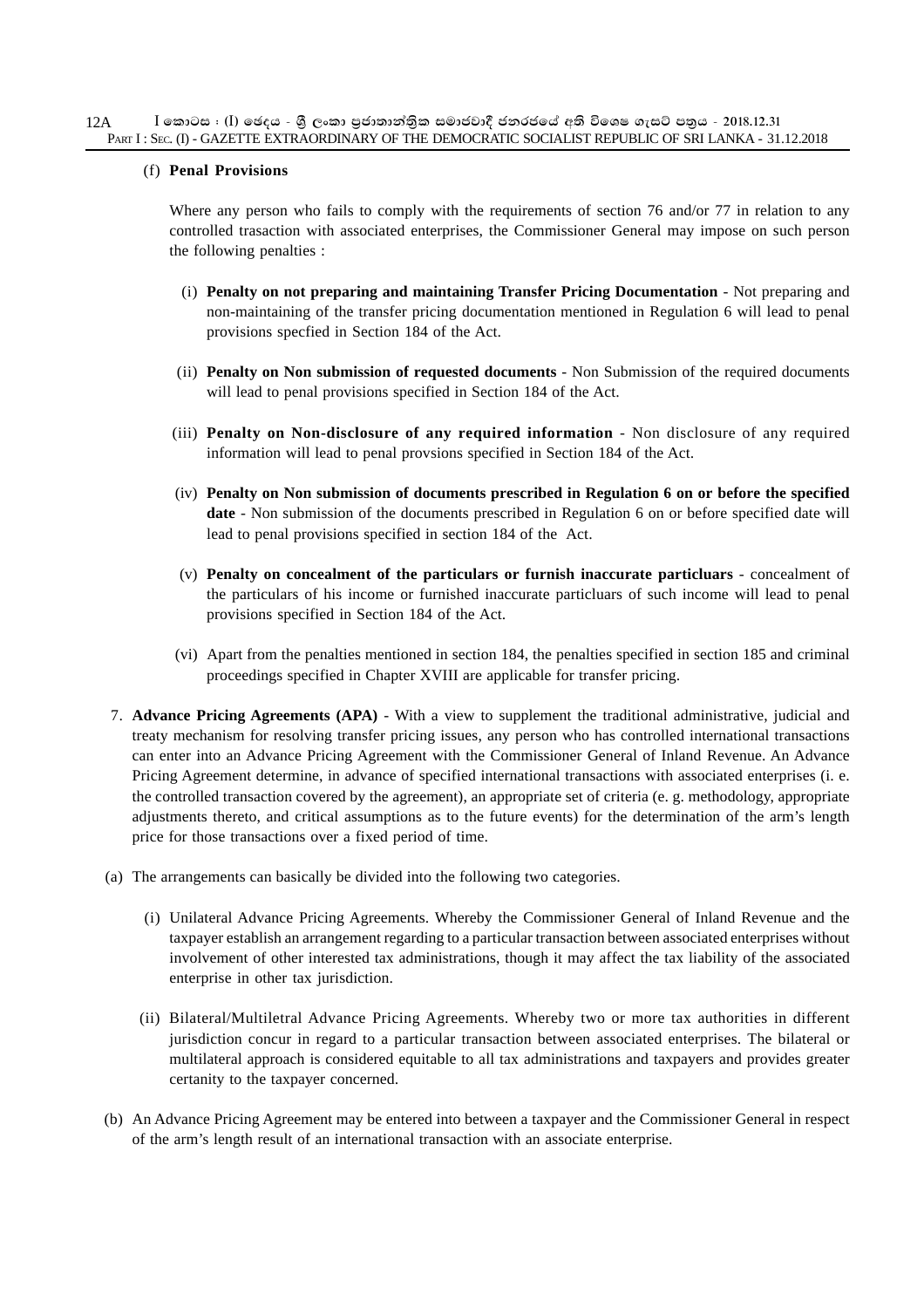$I$  කොටස : (I) ඡෙදය - ශී ලංකා පුජාතාන්තික සමාජවාදී ජනරජයේ අති විශෙෂ ගැසට් පතුය - 2018.12.31 PART I : SEC. (I) - GAZETTE EXTRAORDINARY OF THE DEMOCRATIC SOCIALIST REPUBLIC OF SRI LANKA - 31.12.2018 13A

- (c) The Commissioner General may agree to enter into an Advance Pricing Agreement on a unilateral basis or through consultation with the competent authority of the country of residence of the associated enterprise with which the transaction is to be entered into, provided that the country of residence is a country with which Sri Lanka has a Double Tax Avoidance Agreement.
- (d) Where the Commissioner General enters into an Advance Pricing Agreement with a taxpayer, provided that the terms and conditions set out in the Advance Pricing Agreement are fully complied with, no adjustment will be made by the Commissioner General under Section 76 of the Act to the trasaction that is within the scope of the APA.
- (e) Advance Pricing Agreements shall have a validity not exceeding four years of assessments. Taxpayer shall request for an ageement before the Commissioner General and may request modifications or its cancellations, subject to the Commissioner General's evaluation and approval. The Commissioner General will specify the manner in which the advance pricing agreement process shall operate by issuing an APA Guideline, which will specify :
	- (aa) eligibility for application for an advance pricing agreement ;
	- (bb) term limits for advance pricing agreements ;
	- (cc) the application procedure and process ;
	- (dd) annual compliance procedures for concluded advane pricing agreements ;
	- (ee) the conditions and procedures for revocation or cancellation of an advance pricing agreement ;
	- (ff) other requirements as may be necessary.
- 8. **Associated Entrprises** For the purposes of Section 76 and 77 of the Act, and for these Regulations, two enterprises shall be deemed to be associated entreprises, if, at any time during the year of assessment, any of the following conditions is met.
	- (a) any person or enterprise holds, directly or indriectly shares or otherwise carrying the majority of the voting power in the other enterprise ;
	- (b) any person or enterprise holds, directly or indirectly, shares carrying not less than fifty percent of the voting power in each of such enterprise ;
	- (c) loans advanced by one enterprise to another enterprise constitute not less than fifty-one percent of the book value of the total assets of the other enterprise provided that it is not given by a bank which is not considered as an associated enterprise under any other item of this Regulation ;
	- (d) loans and equity provided by one enterprise to another enterprise constitute not less than fifty-one per cent of the book value of the total assets of the other enterprise provided that it is not given by a bank which is not considered as an associated enterprise under any other item of this Regulation ;
	- (e) one enterprise guarantee not less than twenty-five percent of the total borrowings of the other enterprise ;
	- (f) more than half of the board of directors or members of the governing board, or one or more executive directors or executive members of the governing board of one enterprise, are appointed by the other enterprise ;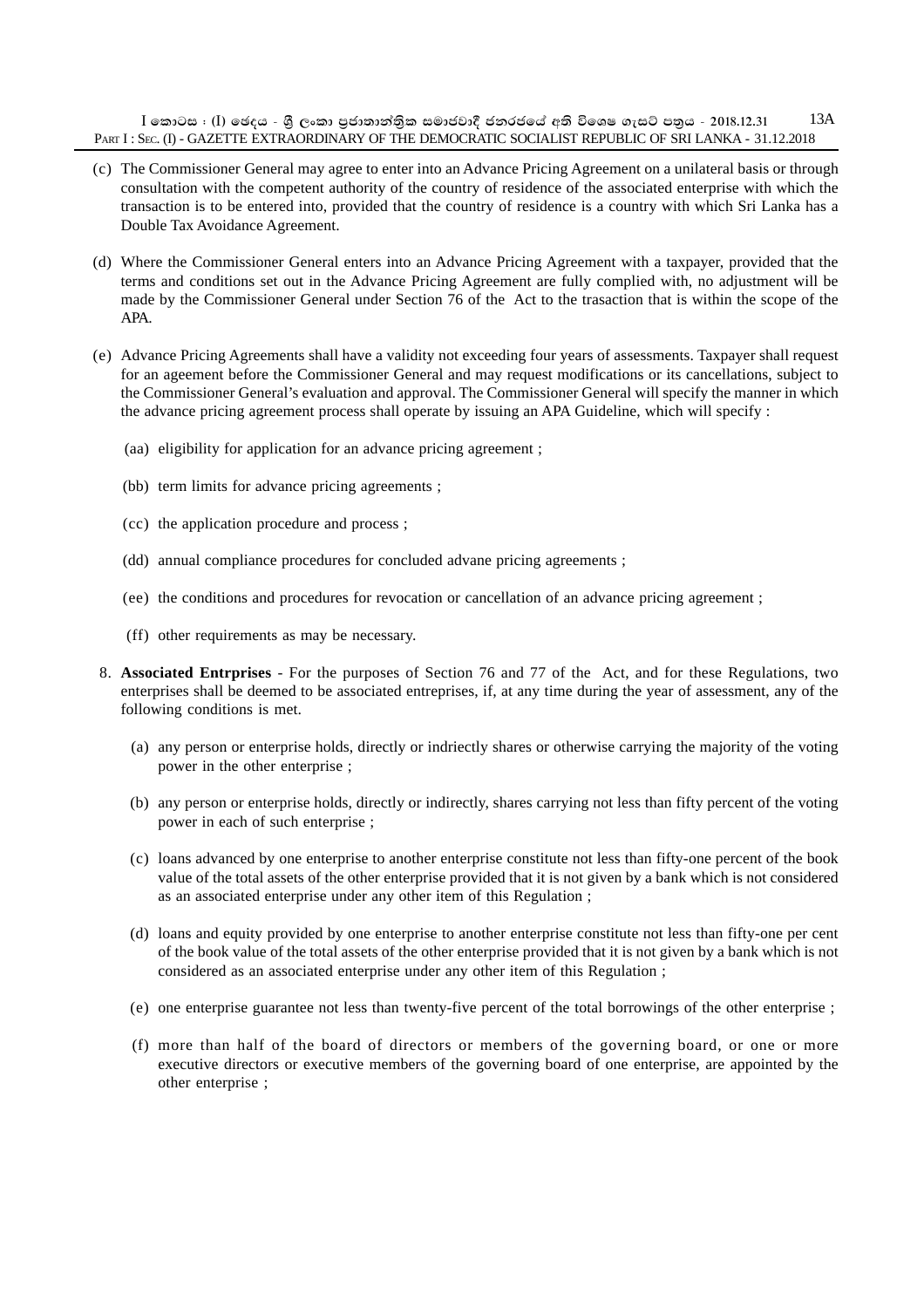#### $\,$  **[** කොටස : (I) ඡෙදය - ශීූ ලංකා පුජාතාන්තිුක සමාජවාදී ජනරජයේ අති විශෙෂ ගැසට් පතුය - 2018.12.31 PART I : SEC. (I) - GAZETTE EXTRAORDINARY OF THE DEMOCRATIC SOCIALIST REPUBLIC OF SRI LANKA - 31.12.2018 14A

- (g) more than half of the board of directors or members of the governing board, or one or more of the executive directors of members of the governing board, of each of the two enterprises are appointed by the same person or persons ;
- (h) ninety per cent or more of the raw materials, semi-finished goods and consumables required for the manufacture or processing of goods or articles carried out by one enterprise, or of purchases required for the sale, are supplied by the other enterprise, or by person specified by the other enterprises, and the prices and other conditions relating to the supply are influenced by such other enterprise ;
- (i) the goods or articles manufactured or processed by one enterprise are sold/tranferrred to another enterprise or to persons specified by the enterprises, and the prices and other conditions relating thereto are influenced by such enterprise or *vice versa* ;
- (j) where one enterprise is controlled by an individual or jointly by such individual and his relative, and the other enterprise is controlled by such individual or his relative or jointly by such individual and his relative or jointly by relative os such individual ;
- (k) where one enterprise is a firm, association of persons or body of individuals, the other enterprise holds not less than ten per cent interest in such firm, association of persons or body of individuals, or
- (j) where the controlled transcation differs from the transactions that would have been made or imposed by any person not directly participating in the management, control or capital as mentioned in Section 76 or 77, but confers a potential advantage to the enterprise.
- 9. **Corresponding adjustments for domestic transaction** Where an adjustment is made under Section 77 of the Act to the taxable income of a taxpayer in relation to a domestic transaction, no tax adjustment would be made to the taxable income of the other party to the transaction.

Where the total income of an associated enterprise is computed on the arm's length price, which is determined under the provisions of Section 77 of the Act and paid to another associated enterprise from which tax has been deducted (or is deductible) the income of other associated enterprise shall not be recomputed by reason of such determination of arm's length price in the case of first mentioned enterprise.

#### 10. **Corresponding adjustments to prevent double taxation in the case of international transactions**

- (1) Where
	- (a) an adjustment to the conditions of tranasction between a taxpayer resident in Sri Lanka and an associated enterprise is made or proposed by a tax administration in a country other than Sri Lanka, and
	- (b) this adjustment results in the taxation in that other country of an amount of income on which the taxpayer residsent in Sri Lanka has already been charged to tax in Sri Lanka ; and
	- (c) the country making or proposing the adjustment has a Double Taxation Avoidence agreement with Sri Lanka that reflects an intention to provide for the relief of economic double taxation,

the adjustment should be made subject to the provisions of such agreement and subject to following paragraph.

(2) The Commissioner General of Inland Revenue shall, after a request is made by the taxpayer resident in Sri Lanka, examine the consistency of that adjustment with the arm's length principle provided for under Section 76, consulting as necessary with the competent authority of the other country.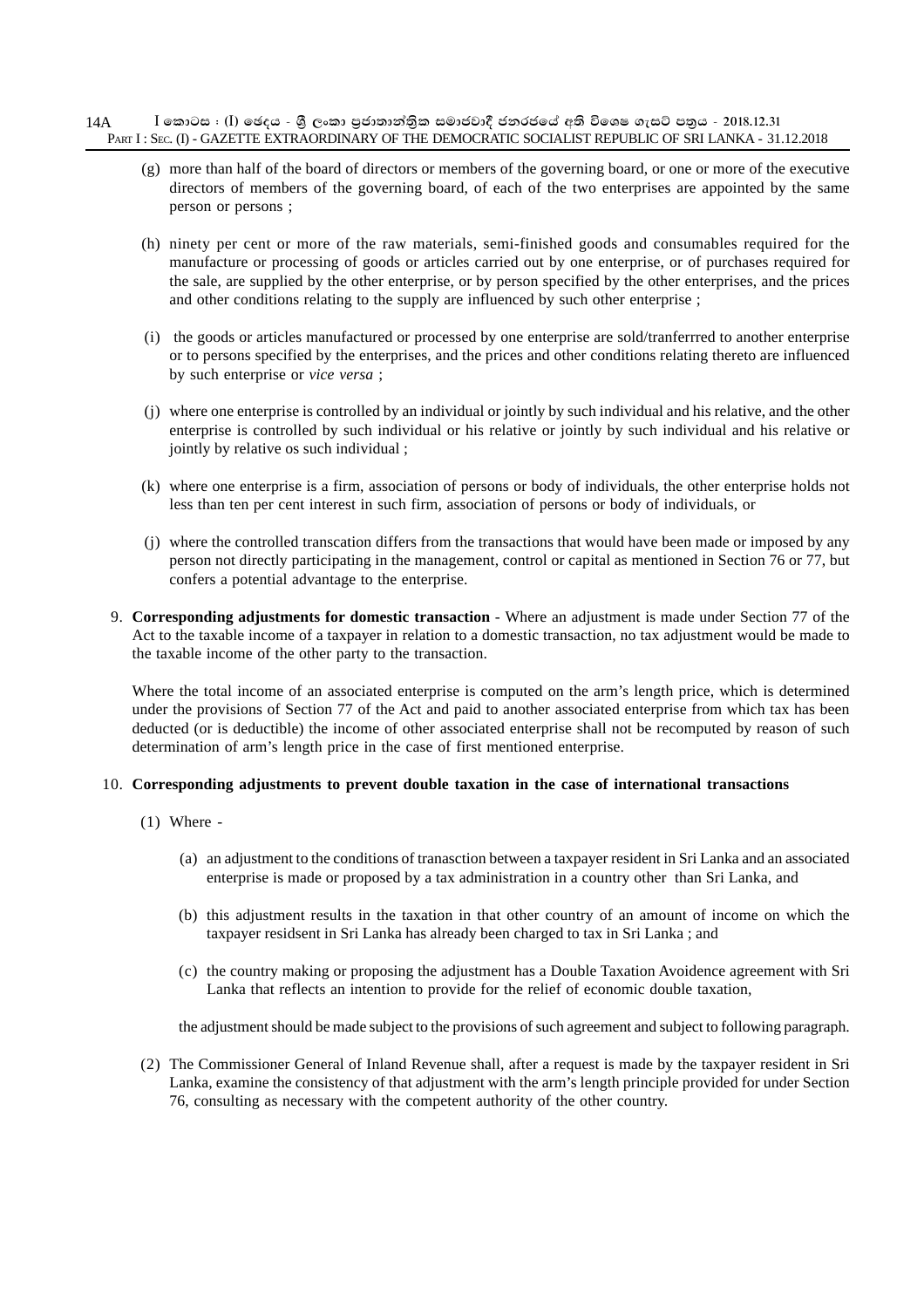$I$  කොටස : (I) ඡෙදය - ශී ලංකා පුජාතාන්තික සමාජවාදී ජනරජයේ අති විශෙෂ ගැසට් පතුය - 2018.12.31 PART I : SEC. (I) - GAZETTE EXTRAORDINARY OF THE DEMOCRATIC SOCIALIST REPUBLIC OF SRI LANKA - 31.12.2018 15A

- (3) If the adjustment proposed or made by the other country is consistent with the arm's length principle both in principle and as regards the amount, the Commissioner General of Inland Revenue shall make a corresponding adjustment to the amount of the tax charged in Sri Lanka to that person on those profits, in order to eliminate the economic double taxation that would result from the inclusion of the same profits in the taxable income of both that taxpayer and the associated enterprise.
- (4) A request under Regulation 10 must include the information necessary for the Commissioner General of Inland Revenue to examine the consistency of the adjustment made by the tax administration of the other country with the arm's length principle, including :
	- (a) the name, registered address and, where applicable, trading name(s) of the associated enterprise (s) ;
	- (b) evidence of the tax residence of the associated enterprise(s) ;
	- (c) the year(s) in which the adjusted transaction(s) with the associated enterprise(s) took place ;
	- (d) the amount of the requested corresponding adjustement and the amounts of the adjustments made by the tax administration of the other country ;
	- (e) evidence of the adjustment made by the tax administration of the other country and the basis for the adjustment, including details of comparability analysis relied upon and the transfer pricing method applied ;
	- (f) confirmation that the associated enterprise(s) will not, or is unable to, pursue any further recourse under the deomestic law of the other country that may result in the adjustment made by tax administration of the other country being reduced or reversed ;
	- (g) any other information that may be relevant for examining the consistency of the adjustment with the arm's length principle.
- (5) The request must be made within the applicable time period for making a request for the case to be resolved by way of the mutual agreement procedure under the applicable tax treaty.

#### **Annexture I - Local File**

#### **Transfer pricing documentation - Local file**

The following information shall be included in the local file :

#### **Part A - Local entity**

- \* A description of the ownership structure of the local entity with details of shares or other ownership interest held therein by other enterprises.
- \* A description of the management structure of the local entity, a local organization chart, and description of the inviduals to whom local management reports and the country (ies) in which suh individuals maintain their principal offices.
- \* A detailed descriptions of the business and business strategy pursued by the local entity including an indication whether the local entity has been involved in or affected by intangible transfers in the present of immediately past year and an explanation of those aspects of such transcations affecting the local entity.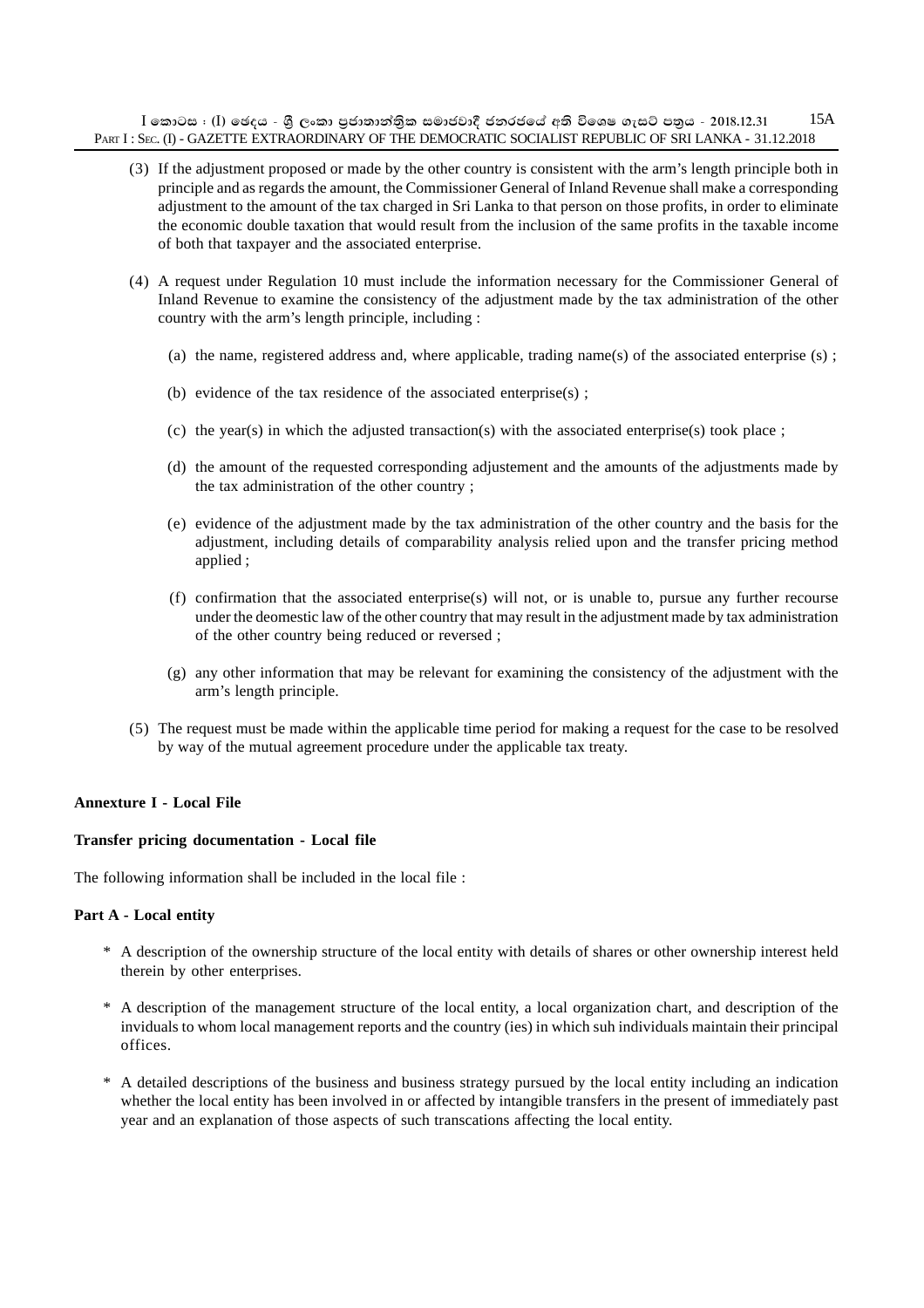- $I$  කොටස : (I) ඡෙදය ශීූ ලංකා පුජාතාන්තිුක සමාජවාදී ජනරජයේ අති විශෙෂ ගැසට් පතුය 2018.12.31 PART I : SEC. (I) - GAZETTE EXTRAORDINARY OF THE DEMOCRATIC SOCIALIST REPUBLIC OF SRI LANKA - 31.12.2018 16A
	- \* A description of important business restructuring transactions, acquisitions and divestitures occurring during the year of assessment.
	- \* A record of economic and market analyses, forecasts, budgets or any other financial estimates prepared by the local entity for the business as a whole and for each division or product separately, which may have a bearing on the controlled transactions entered into.
	- \* Key competitors.

# **Part B - Controlled transactions**

For each material category of controlled transactions in which the entity is involved, the following information shall be provided.

- \* Description of the material controlled transactions (e.g. procurrement of manufacturing services, purchase of goods, provision of services, loans, financial and performance guarantees, licenses of intangible *etc*.) and the context in which such transactions take place.
- \* The amount of intra-group payments and receipts for each category of controlled transactions involving the local entity (*i.e.* payments and receipts for products, services, royalties, interest *etc*.) and in the case of international transactions broken down by tax jurisdiction of the foreign payer or recipient.
- \* An identification of associated enterprises involved in each category of controlled transactions, and the relationship amongst them.
- \* Copies of all material intercompany agreements concluded by the local entity.
- \* A detailed comparability and functional analysis of the taxpayer and relevant associated enterprises with respect to each documented category of controlled transactions, including any changes compared to prior years.
- \* The assumptions, policies and price negotiations, if any, which have critically affected the determination of the arm's length price.
- \* An indication of the most appropriate transfer pricing method with regard to the category of transaction and the reasons for selecting that method.
- \* An indication of which associated enterprise is selected as the tested enterprise, if applicable, and an explanation of the reasons for this selection.
- \* A summary of the important assumptions made in applying the transfer pricing methodology.
- \* If relevant, an explanation of the reasons for performing a multi-year analysis.
- \* A list and description of selected comparable uncontrolled transactions (internal or external), if any, and information on relevant financial indicators for independent enterprises relied on in the transfer pricing analysis, including a description of the comparable search methodology and the source of such information.
- \* A description of any comparability adjustments performed, and an indication of whether adjustments have been made to the results of the tested enterprise, the comparable uncontrolled transactions, or both.
- \* A description of the reasons for concluding that relevant transactions were priced on an arm's length basis based on the application of the selected transfer pricing method.
- \* A summary of financial information used in applying the transfer pricing methodology.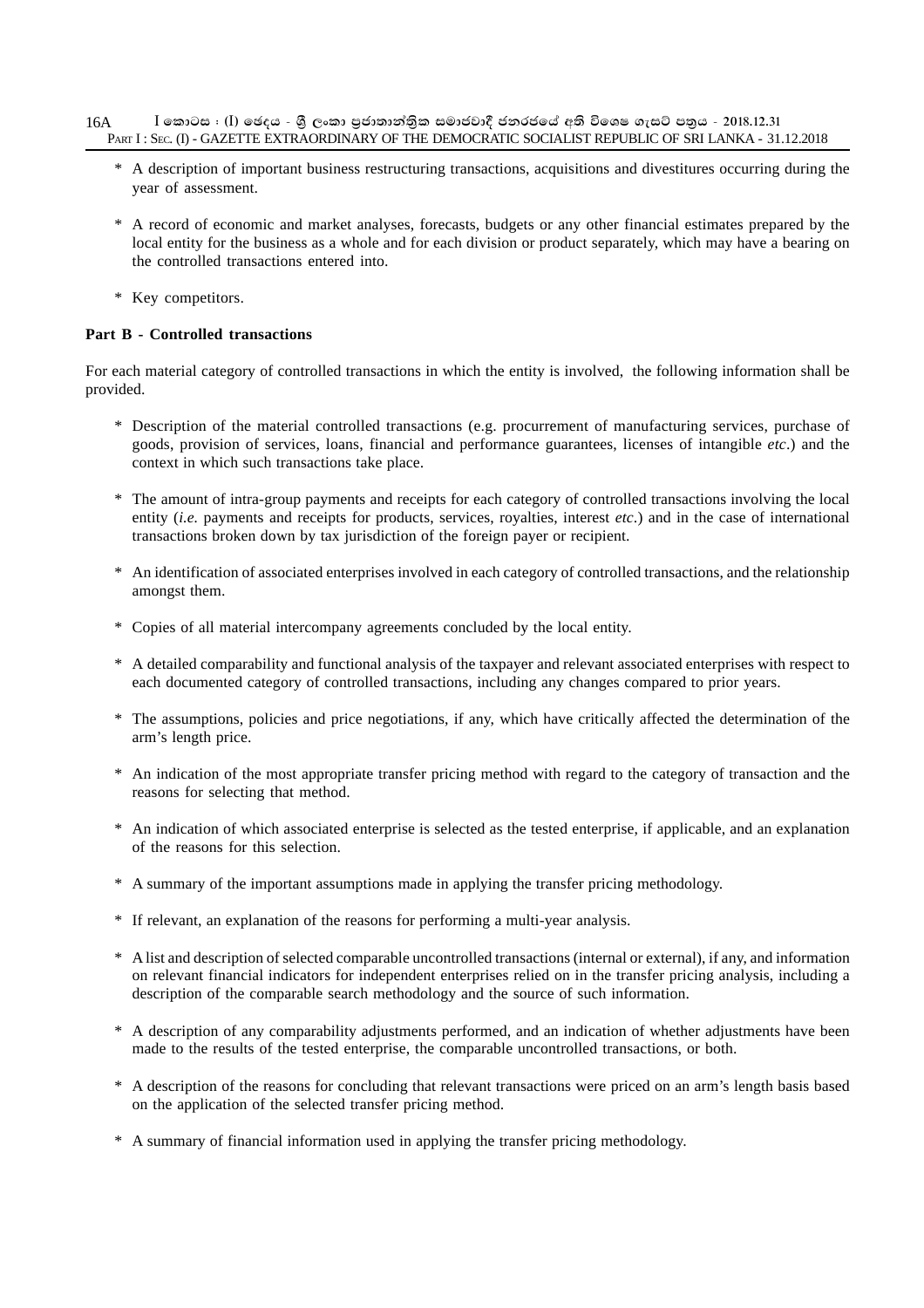$I$  කොටස : (I) ඡෙදය - ශී ලංකා පුජාතාන්තික සමාජවාදී ජනරජයේ අති විශෙෂ ගැසට් පතුය - 2018.12.31 PART I : SEC. (I) - GAZETTE EXTRAORDINARY OF THE DEMOCRATIC SOCIALIST REPUBLIC OF SRI LANKA - 31.12.2018 17A

- \* A copy of existing unilateral and bilateral/multilateral APAs and other tax rulings to which the local tax jurisdiction is not a party and which are related to controlled transactions described above.
- \* Any other information, data or documents, including information or data relating to the associated enterprises, which may be relevant for determination of the arm's length price.

#### **Part C - Financial information and supporting documents**

- \* Annual local entity financial accounts for the fiscal year concerned, if audited statements exist they should be supplied and if not, existing unaudited statements should be supplied.
- \* Information and allocation schedules showing how the financial data used in applying the transfer pricing method may be tied to the annual financial statements.
- \* Summary schedules of relevant financial data for comparables used in the analysis and the sources from which that data was obtained.
- \* Official publications, reports, studies and databases from the Government of the country of residence of the associated enterprises, or of any other country which are relevant to the case.
- \* Reports of market research studies carried out and technical publications, databases brought out by institutions of national or international repute.
- \* Price publications including stock exchange and commodity market quotations.
- \* Letters and other correspondence documenting any terms negotiated between the taxpayer and the associated enterprise.
- \* Documents normally issued in connection with various transactions under the accounting practices followed.

#### **Annexure II - Master File**

#### **Transfer pricing documentation - Master file**

The following information shall be included in the master file :

#### **Part A - Organisational structure**

\* Chart illustrating the MNE's legal and ownership structure and geographical location of operating entities.

#### **Part B - Description of MNE's business(es)**

- \* General written description of the MNE's business including :
	- Important drives of business profit ;
	- A description of the supply chain for the group's five largest products and/or service offerings by turnover plus any other products and/or services amounting to more than 5 percent of group turnover. The required description could take the form of a chart or a diagram ;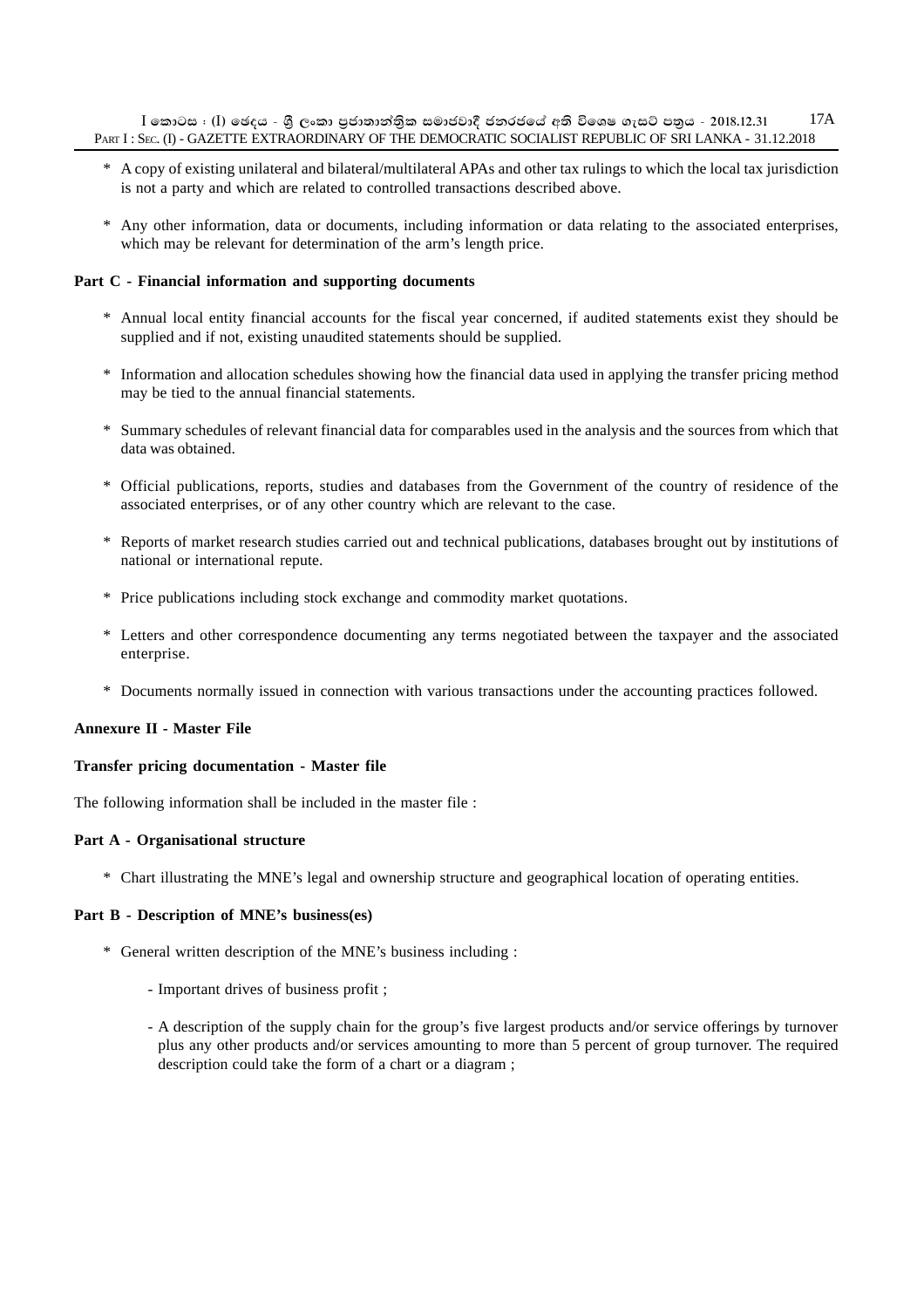- $I$  කොටස : (I) ඡෙදය ශීූ ලංකා පුජාතාන්තිුක සමාජවාදී ජනරජයේ අති විශෙෂ ගැසට් පතුය 2018.12.31 PART I : SEC. (I) - GAZETTE EXTRAORDINARY OF THE DEMOCRATIC SOCIALIST REPUBLIC OF SRI LANKA - 31.12.2018 18A
	- A list and brief description of important service arrangements between members of the MNE group, other than research and development  $(R \& D)$  services, including a description of the capablities of the principal locations providing important services and transfer pricing policies for allocating services costs and determining prices to be paid for intra-group services ;
	- A description of the main geographic markets for the group's products and services that are referred to in the second bullet point above ;
	- A brief written functional analysis describing the principal contribution to value creation by individual entities within the group, i. e. key functions performed, important risk assumed, and important assets used ;
	- A description of important business restructuring transactions, acquisitions and divestiture occurring during the fiscal year.

### **Part C - MNE's intangibles**

- \* A general description of the MNE's overall stategy for the development, ownership and exploitation of intangibles, including location of principal R & D facilities and location of R & D management.
- \* A list of intangible or groups of intangibles of the MNE group that are important for transfer pricing purposes and entities which own them legally.
- \* A list of important agreements among identified associated enterprises related to intangibles, including cost contribution arrangements, principal research service agreements and license agreements.
- \* A general description of the group's transfer pricing policies related to R & D and intangibles.
- \* A general description of any important transfers of interests in intangibles among associated enterprises during the fiscal year concerned, including the entities, countries, and compensation involved.

#### **Part D - MNE's intercompany financial activities**

- \* A general description of how the group is financed, including important financing arrangements with unrelated lenders.
- \* The identification of any members of the MNE group that provide a central financing function for the group, including the country under whose laws the entity is organized and the place of effective management of such entities.
- \* A general description of the MNE's general transfer pricing policies related to financing arrangements between associated enterprises.

#### **Part E - MNE's financial and tax positions**

- \* The MNE's annual consolidated financial statement for the fiscal year concerned if otherwise prepared for financial reporting, regulatory, internal management, tax or other purposes.
- \* A list and brief description of the MNE group's existing unilateral advance pricing agreements (APAs) and other tax rulings relating to the allocation of income among countries.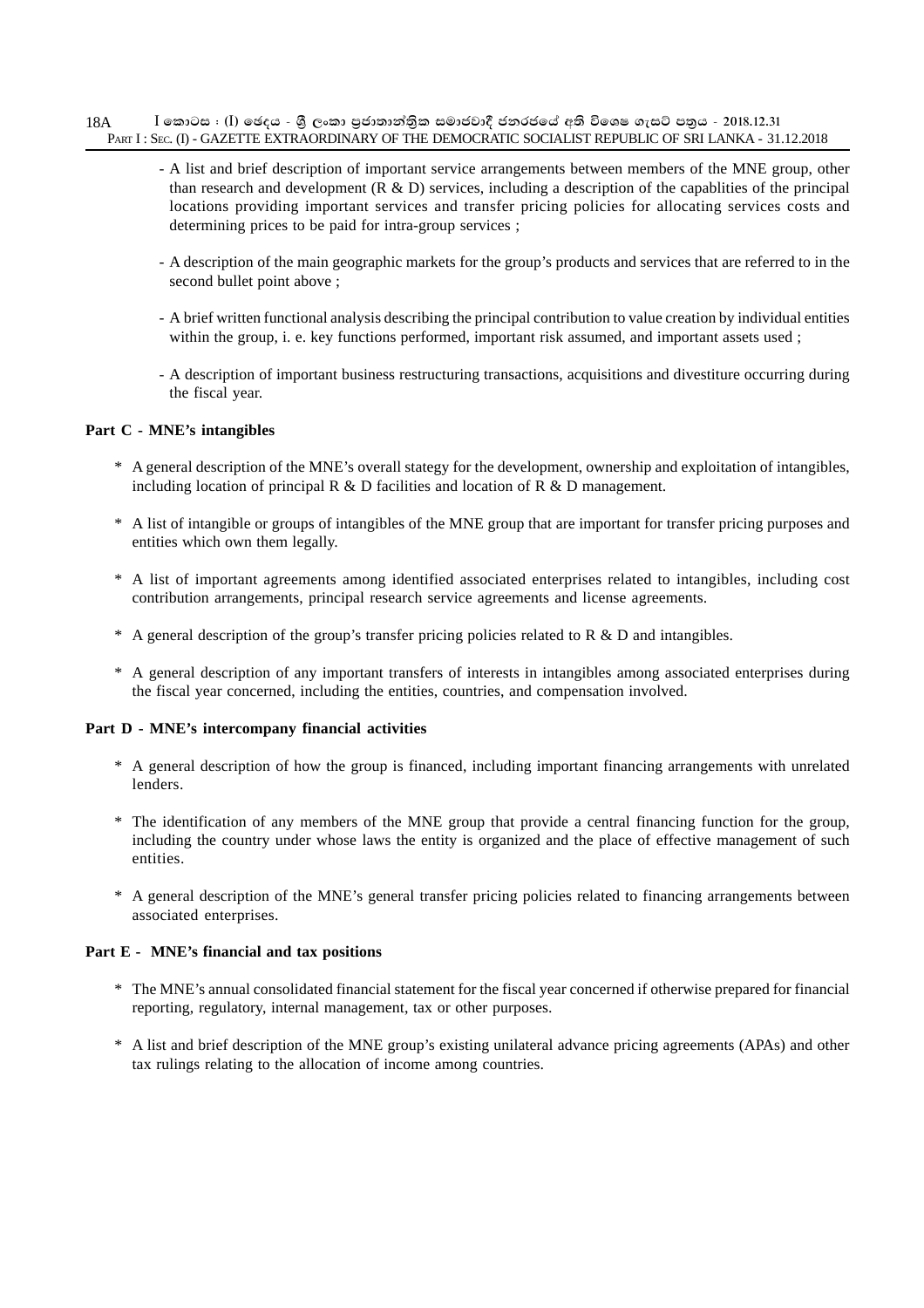Annexure III - Country-by-Country Report Template **Annexure III - Country-by-Country Report Template**

The following is the template of the Country-by-Country Report : The following is the template of the Country-by-Country Report :

|                        |                         |                | Tangible<br>Assets<br>other than                                     | equivalent<br>$\ cosh$ and<br>cash                                                                                                                                                                                           |  |  |  |  |  |  |
|------------------------|-------------------------|----------------|----------------------------------------------------------------------|------------------------------------------------------------------------------------------------------------------------------------------------------------------------------------------------------------------------------|--|--|--|--|--|--|
|                        |                         |                | $\begin{array}{ l} \hline Number of \\ \hline Employees \end{array}$ |                                                                                                                                                                                                                              |  |  |  |  |  |  |
|                        |                         |                | Accumulated<br>Earnings                                              |                                                                                                                                                                                                                              |  |  |  |  |  |  |
|                        |                         |                | Stated<br>Capital                                                    |                                                                                                                                                                                                                              |  |  |  |  |  |  |
|                        |                         |                | Income Tax                                                           | Accrued<br>Current<br>Year                                                                                                                                                                                                   |  |  |  |  |  |  |
| Name of the MNE Group: | Fiscal year concerned : | Currency used: |                                                                      |                                                                                                                                                                                                                              |  |  |  |  |  |  |
|                        |                         |                |                                                                      | $\begin{array}{ l } \hline \textit{Profit (Loss)} & \textit{ Income Tax} \\ \hline \textit{before} & \textit{Paul} \\ \hline \textit{income Tax} & \textit{(on Cash)} \\ \hline \textit{Basic} & \textit{Basic} \end{array}$ |  |  |  |  |  |  |
|                        |                         |                |                                                                      | <b>Total</b>                                                                                                                                                                                                                 |  |  |  |  |  |  |
|                        |                         |                | Revenues                                                             | $\begin{array}{c} Related \\ Party \end{array}$                                                                                                                                                                              |  |  |  |  |  |  |
|                        |                         |                |                                                                      | $\begin{array}{l} Unrelated \\ party \end{array}$                                                                                                                                                                            |  |  |  |  |  |  |
|                        |                         |                | jurisdiction<br>Tax                                                  |                                                                                                                                                                                                                              |  |  |  |  |  |  |

Table 1: Overview of allocation of income, taxes and business activities by tax jurisdiction **Table 1 : Overview of allocation of income, taxes and business activities by tax jurisdiction**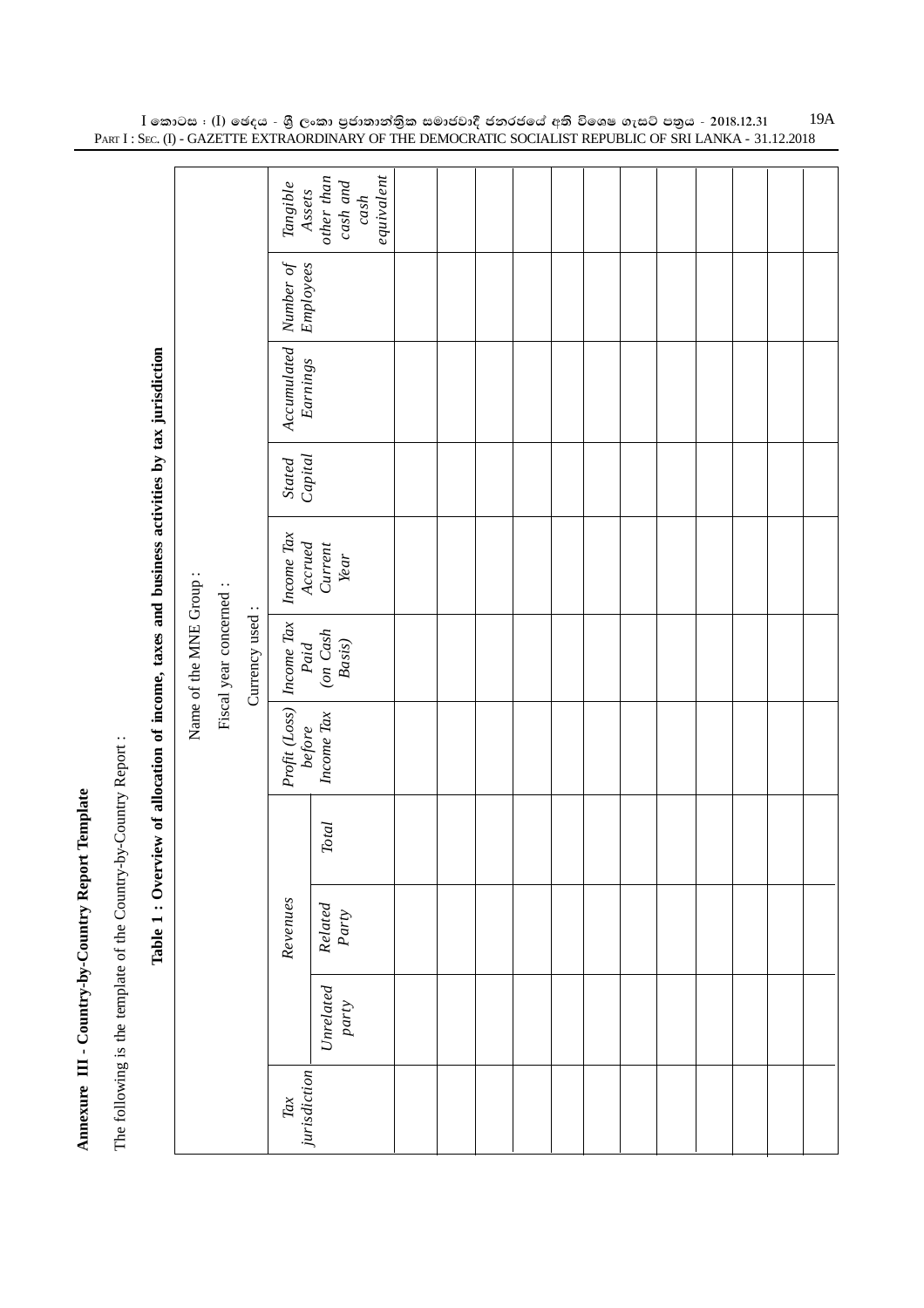|                                                                                                                   |                                                |                              | Other                                                                                                                 |  |  |  |  |  |  |  |  |
|-------------------------------------------------------------------------------------------------------------------|------------------------------------------------|------------------------------|-----------------------------------------------------------------------------------------------------------------------|--|--|--|--|--|--|--|--|
|                                                                                                                   |                                                |                              | Dormant                                                                                                               |  |  |  |  |  |  |  |  |
|                                                                                                                   |                                                |                              | <i>sauomnasul</i><br>Holding Shares or Other Equity                                                                   |  |  |  |  |  |  |  |  |
|                                                                                                                   |                                                |                              | Insurance                                                                                                             |  |  |  |  |  |  |  |  |
|                                                                                                                   |                                                | . .                          | Regulated Financial Services                                                                                          |  |  |  |  |  |  |  |  |
|                                                                                                                   |                                                |                              | Internal Group Finance                                                                                                |  |  |  |  |  |  |  |  |
|                                                                                                                   |                                                |                              | Parties<br>Provision of Services to Unrelated                                                                         |  |  |  |  |  |  |  |  |
|                                                                                                                   |                                                | Main Business Activity (ies) | or Support Services<br>$\operatorname{Adimim}$ . Wan<br>agement $\operatorname{Adim}$                                 |  |  |  |  |  |  |  |  |
|                                                                                                                   |                                                |                              | Sales, Marketing or Distribution                                                                                      |  |  |  |  |  |  |  |  |
|                                                                                                                   |                                                |                              | Production<br>Manufacturing or                                                                                        |  |  |  |  |  |  |  |  |
|                                                                                                                   |                                                |                              | Purchasing or Procurement                                                                                             |  |  |  |  |  |  |  |  |
|                                                                                                                   |                                                |                              | Intellectual Property<br>Holding or Managing                                                                          |  |  |  |  |  |  |  |  |
|                                                                                                                   | Name of the MNE group<br>Fiscal year concerned |                              | Research and Development                                                                                              |  |  |  |  |  |  |  |  |
|                                                                                                                   |                                                |                              | Differenet from Tax<br>ax Jurisdiction of<br>Incorporation if<br>Organization or<br>Jurisdiction of<br>Residence<br>⊢ |  |  |  |  |  |  |  |  |
| Table 2 : List of all the Constituent Entities of the MNE group included in each aggregation per tax jurisdiction |                                                |                              | <b>Constituent Entities</b><br>Tax Jurisdiction<br>Resident in the                                                    |  |  |  |  |  |  |  |  |
|                                                                                                                   |                                                |                              | Jurisdiction<br>Tax                                                                                                   |  |  |  |  |  |  |  |  |

 $\rm I$  කොටස : ( $\rm I$ ) ඡෙදය - ශුී ලංකා පුජාතාන්තිුක සමාජවාදී ජනරජයේ අති විශෙෂ ගැසට් පතුය - 2018.12.31 PART I : SEC. (I) - GAZETTE EXTRAORDINARY OF THE DEMOCRATIC SOCIALIST REPUBLIC OF SRI LANKA - 31.12.2018 20A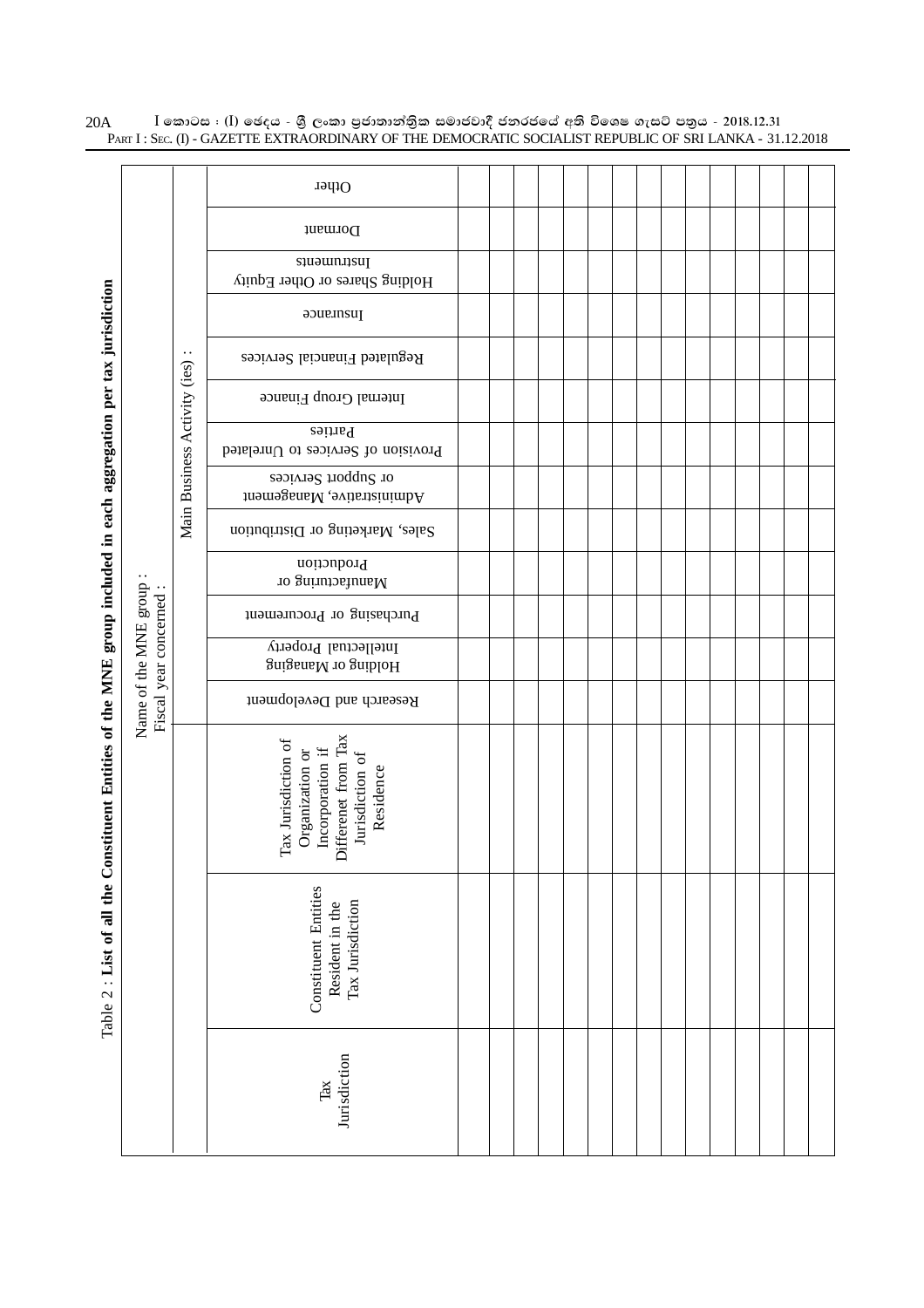|                                  |                                                   |  |  | T ART 1. SEC. (1) - GAZET TE EXTRAORDINART OF THE DEMOCRATIC SOCIALIST REFORM OF SRI LAINNA - 31.12.2010 |  |
|----------------------------------|---------------------------------------------------|--|--|----------------------------------------------------------------------------------------------------------|--|
|                                  |                                                   |  |  |                                                                                                          |  |
|                                  |                                                   |  |  |                                                                                                          |  |
|                                  |                                                   |  |  |                                                                                                          |  |
|                                  |                                                   |  |  |                                                                                                          |  |
|                                  |                                                   |  |  |                                                                                                          |  |
|                                  |                                                   |  |  |                                                                                                          |  |
|                                  |                                                   |  |  |                                                                                                          |  |
|                                  |                                                   |  |  |                                                                                                          |  |
|                                  |                                                   |  |  |                                                                                                          |  |
|                                  |                                                   |  |  |                                                                                                          |  |
|                                  |                                                   |  |  |                                                                                                          |  |
|                                  |                                                   |  |  |                                                                                                          |  |
|                                  |                                                   |  |  |                                                                                                          |  |
|                                  |                                                   |  |  |                                                                                                          |  |
|                                  |                                                   |  |  |                                                                                                          |  |
|                                  |                                                   |  |  |                                                                                                          |  |
|                                  |                                                   |  |  |                                                                                                          |  |
|                                  |                                                   |  |  |                                                                                                          |  |
|                                  |                                                   |  |  |                                                                                                          |  |
| Table 3 : Additional Information | Name of the MNE Group:<br>Fiscal year concerned : |  |  |                                                                                                          |  |
|                                  |                                                   |  |  |                                                                                                          |  |
|                                  |                                                   |  |  |                                                                                                          |  |
|                                  |                                                   |  |  |                                                                                                          |  |
|                                  |                                                   |  |  |                                                                                                          |  |
|                                  |                                                   |  |  |                                                                                                          |  |
|                                  |                                                   |  |  |                                                                                                          |  |
|                                  |                                                   |  |  |                                                                                                          |  |
|                                  |                                                   |  |  |                                                                                                          |  |
|                                  |                                                   |  |  |                                                                                                          |  |
|                                  |                                                   |  |  |                                                                                                          |  |
|                                  |                                                   |  |  |                                                                                                          |  |
|                                  |                                                   |  |  |                                                                                                          |  |
|                                  |                                                   |  |  |                                                                                                          |  |
|                                  |                                                   |  |  |                                                                                                          |  |
|                                  |                                                   |  |  |                                                                                                          |  |
|                                  |                                                   |  |  |                                                                                                          |  |
|                                  |                                                   |  |  |                                                                                                          |  |
|                                  |                                                   |  |  |                                                                                                          |  |

 $\rm I$  කොටස : ( $\rm I$ ) ඡෙදය - ශුී ලංකා පුජාතාන්තිුක සමාජවාදී ජනරජයේ අති විශෙෂ ගැසට් පතුය - 2018.12.31 PART I : SEC. (I) - GAZETTE EXTRAORDINARY OF THE DEMOCRATIC SOCIALIST REPUBLIC OF SRI LANKA - 31.12.2018 21A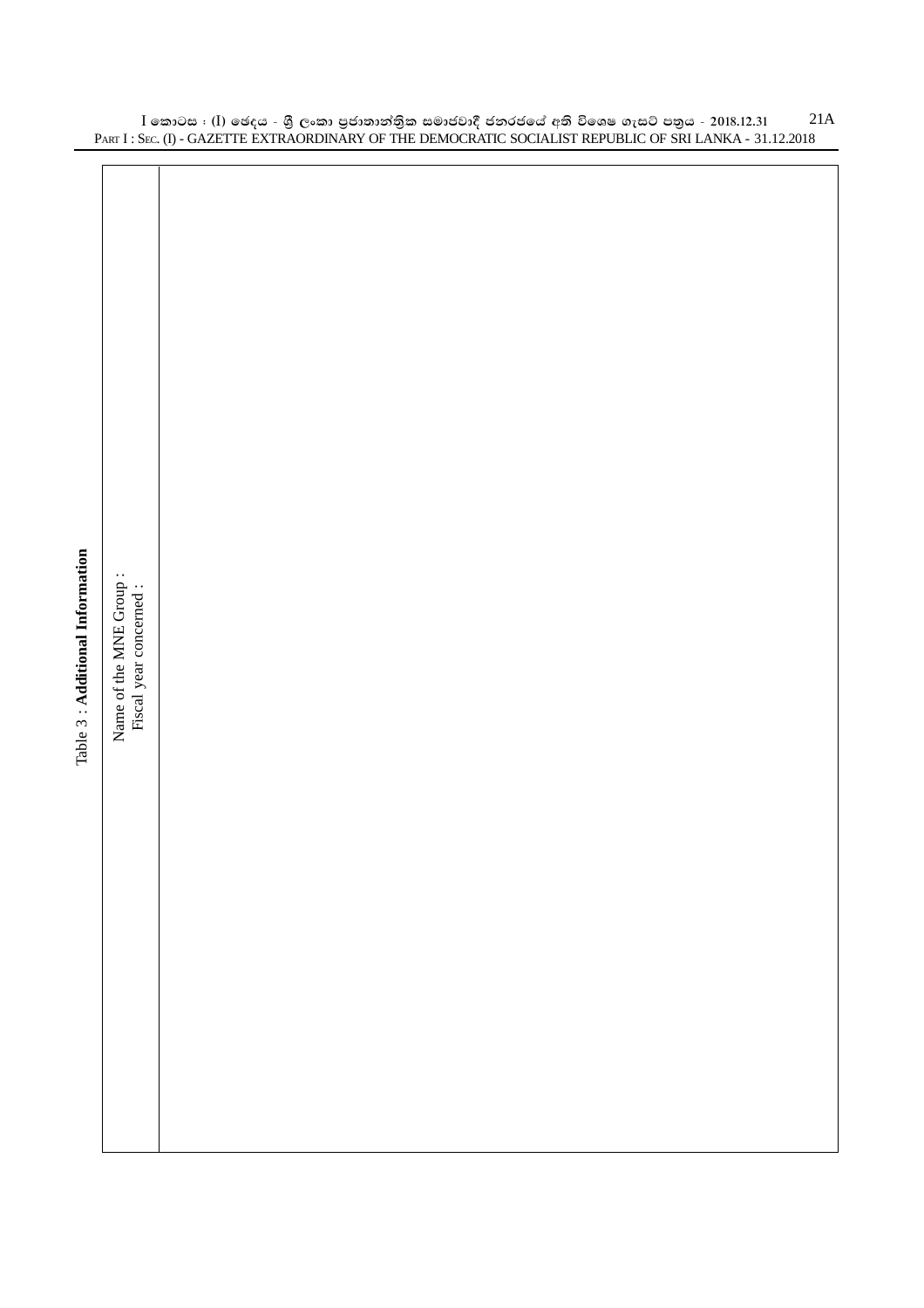#### **Annexure IV**

### **TRANSFER PRICING DISCLOSURE FORM**

In terms of Paragraph (d) of Regulation 6 of this Gazette Notification issued under Section 76, 77 and 194 of the Inland Revenue Act, No. 24 of 2017.

(\*\* *Please refer to the Inland Revenue Web Portal for guidelines to complete this form*)

#### Part A. Taxpayer Information

Particulars of the person making this disclosure :

| $A1$ : | Name                              |              |  |  |  |  |  |  |  |  |  |  |  |  |
|--------|-----------------------------------|--------------|--|--|--|--|--|--|--|--|--|--|--|--|
|        |                                   |              |  |  |  |  |  |  |  |  |  |  |  |  |
| A2:    | Address                           |              |  |  |  |  |  |  |  |  |  |  |  |  |
|        |                                   |              |  |  |  |  |  |  |  |  |  |  |  |  |
|        |                                   |              |  |  |  |  |  |  |  |  |  |  |  |  |
|        |                                   |              |  |  |  |  |  |  |  |  |  |  |  |  |
|        |                                   |              |  |  |  |  |  |  |  |  |  |  |  |  |
|        |                                   |              |  |  |  |  |  |  |  |  |  |  |  |  |
|        |                                   | City         |  |  |  |  |  |  |  |  |  |  |  |  |
|        |                                   | Postal code  |  |  |  |  |  |  |  |  |  |  |  |  |
|        |                                   |              |  |  |  |  |  |  |  |  |  |  |  |  |
|        |                                   | <b>State</b> |  |  |  |  |  |  |  |  |  |  |  |  |
|        |                                   | Country      |  |  |  |  |  |  |  |  |  |  |  |  |
| A3:    | Incorporation of the company/     |              |  |  |  |  |  |  |  |  |  |  |  |  |
|        | partnership registration number   |              |  |  |  |  |  |  |  |  |  |  |  |  |
|        |                                   |              |  |  |  |  |  |  |  |  |  |  |  |  |
| $A4$ : | Taxpayer Identification<br>Number |              |  |  |  |  |  |  |  |  |  |  |  |  |
|        |                                   |              |  |  |  |  |  |  |  |  |  |  |  |  |
| $A5$ : | Telephone                         |              |  |  |  |  |  |  |  |  |  |  |  |  |
| A6:    | E-mail Address                    |              |  |  |  |  |  |  |  |  |  |  |  |  |
|        |                                   |              |  |  |  |  |  |  |  |  |  |  |  |  |
| A7:    | Web Address                       |              |  |  |  |  |  |  |  |  |  |  |  |  |
| A8:    | Designation                       |              |  |  |  |  |  |  |  |  |  |  |  |  |
| A9:    |                                   |              |  |  |  |  |  |  |  |  |  |  |  |  |
| A10:   | Date (DDMMYYYY)                   |              |  |  |  |  |  |  |  |  |  |  |  |  |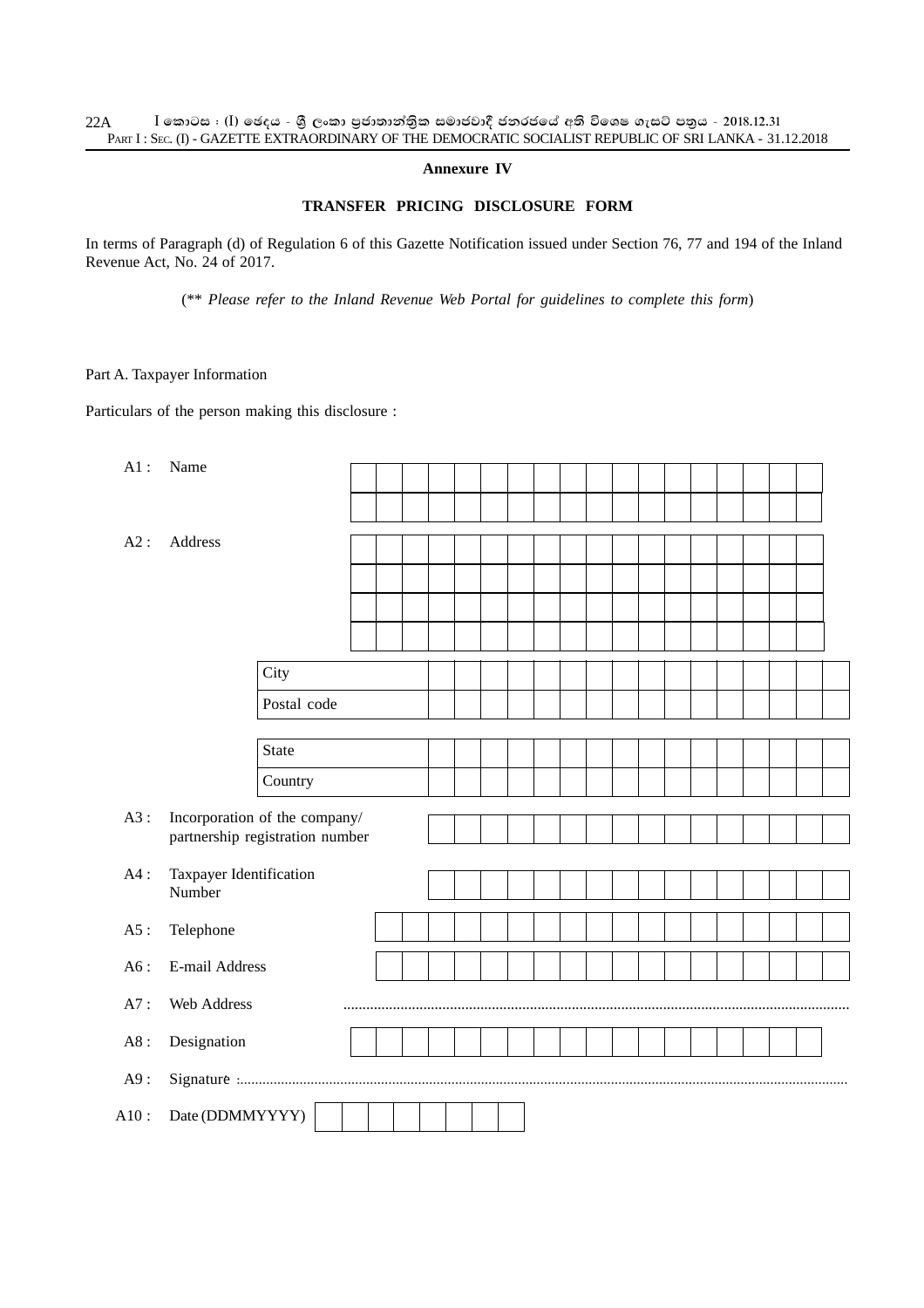$\rm I$  කොටස : ( $\rm I$ ) ඡෙදය - ශුී ලංකා පුජාතාන්තිුක සමාජවාදී ජනරජයේ අති විශෙෂ ගැසට් පතුය - 2018.12.31 PART I : SEC. (I) - GAZETTE EXTRAORDINARY OF THE DEMOCRATIC SOCIALIST REPUBLIC OF SRI LANKA - 31.12.2018 23A

#### **Declaration**

(to be completed by a Director/Principal Officer/Precedent Partner/Proprietor)

| with Identity Card No./Passport No. *<br>(*delete appropriately) |  |  |  |  |  |                     |  |  |  |  |  |  |
|------------------------------------------------------------------|--|--|--|--|--|---------------------|--|--|--|--|--|--|
|                                                                  |  |  |  |  |  |                     |  |  |  |  |  |  |
| Designation                                                      |  |  |  |  |  |                     |  |  |  |  |  |  |
| Signature                                                        |  |  |  |  |  |                     |  |  |  |  |  |  |
| Date                                                             |  |  |  |  |  |                     |  |  |  |  |  |  |
|                                                                  |  |  |  |  |  | For Office use only |  |  |  |  |  |  |
| Date (DDMMYYYY)                                                  |  |  |  |  |  |                     |  |  |  |  |  |  |
| Name of Officer                                                  |  |  |  |  |  |                     |  |  |  |  |  |  |
| Designation                                                      |  |  |  |  |  |                     |  |  |  |  |  |  |
| Signature                                                        |  |  |  |  |  |                     |  |  |  |  |  |  |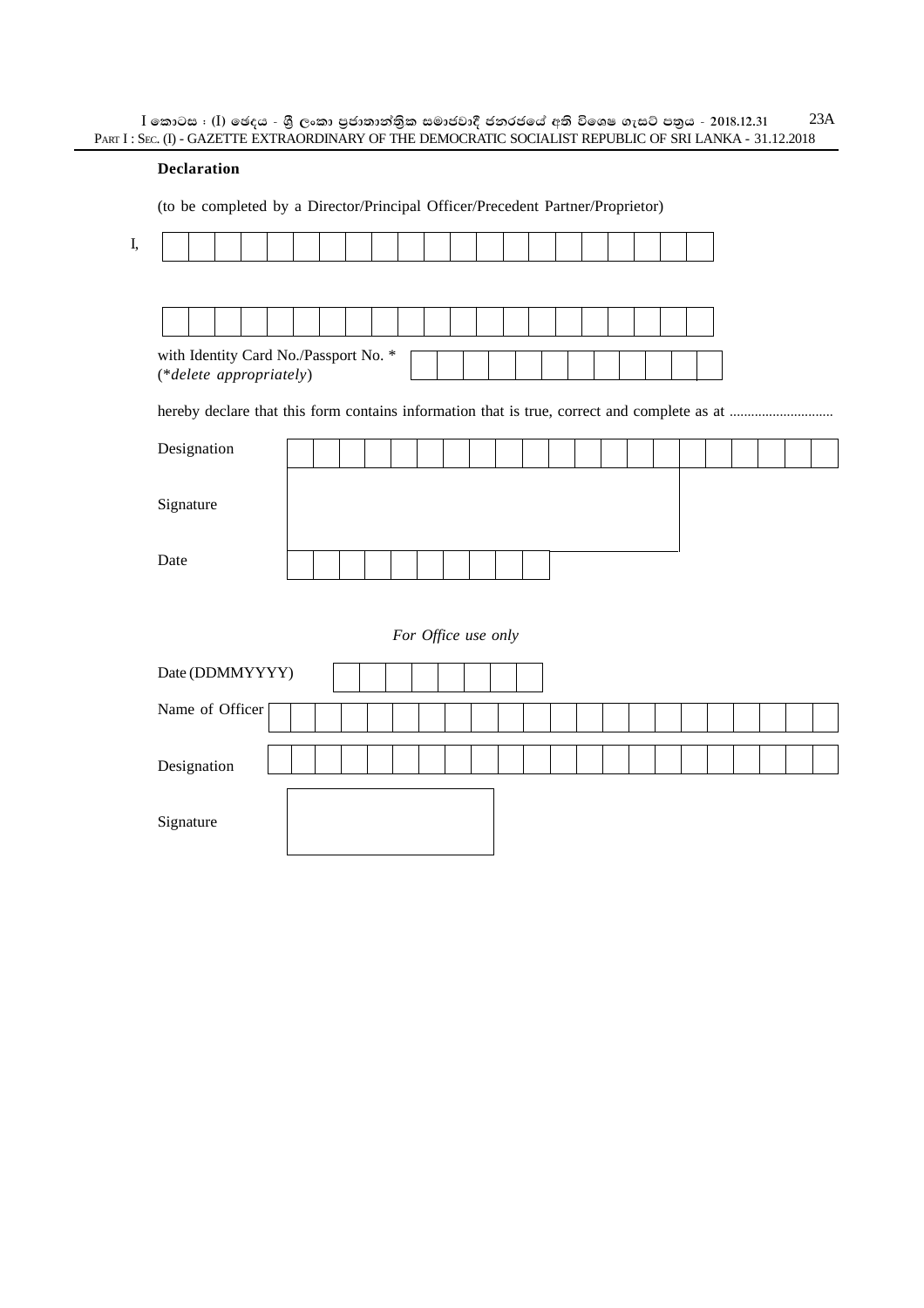$\rm I$  කොටස : ( $\rm I$ ) ඡෙදය - ශුී ලංකා පුජාතාන්තිුක සමාජවාදී ජනරජයේ අති විශෙෂ ගැසට් පතුය - 2018.12.31 PART I : SEC. (I) - GAZETTE EXTRAORDINARY OF THE DEMOCRATIC SOCIALIST REPUBLIC OF SRI LANKA - 31.12.2018 24A

|  |  |  | <b>Part B: Transactions with Associated Enterprises</b> |  |  |  |
|--|--|--|---------------------------------------------------------|--|--|--|
|--|--|--|---------------------------------------------------------|--|--|--|

| Column I                             | Column II                                                  | Column III                  | Column IV                  |  |  |
|--------------------------------------|------------------------------------------------------------|-----------------------------|----------------------------|--|--|
| <b>Transaction</b>                   | Associated<br>Enterprise                                   | TP Methodology              | Arm's Length Price         |  |  |
| Category of<br>trasactions           | Name of associated<br>enterprises                          | <b>TP</b> Method            | Comparable<br>price/margin |  |  |
| Amount of<br>transaction (in<br>LKR) | Associated<br>enterprise's Tax<br>Identification<br>Number | Profit level<br>indicator   | AL Range-Max               |  |  |
| For loans,<br>principal amount       | Country of<br>residence                                    | Price/Profit<br>Margin/Rate | AL Range-Med               |  |  |
| For loans, ending<br>balance         | Criteria of<br>associated<br>enterprise                    | Tested enterprise           | AL Range-Min               |  |  |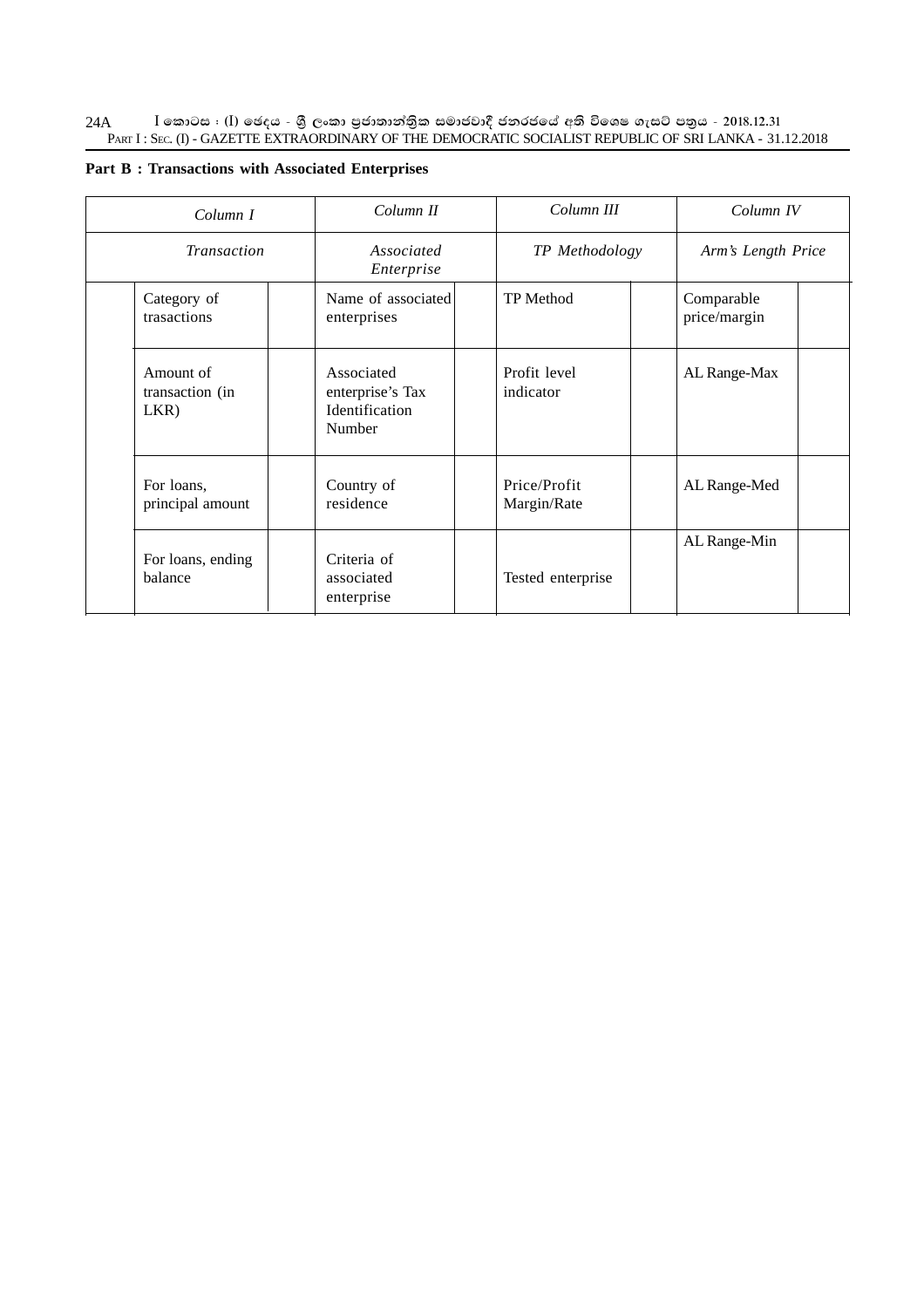$\rm I$  කොටස : ( $\rm I$ ) ඡෙදය - ශුී ලංකා පුජාතාන්තිුක සමාජවාදී ජනරජයේ අති විශෙෂ ගැසට් පතුය - 2018.12.31 PART I : SEC. (I) - GAZETTE EXTRAORDINARY OF THE DEMOCRATIC SOCIALIST REPUBLIC OF SRI LANKA - 31.12.2018 25A

#### **Annexure V**

## **CODES FOR TRANSFER PRICING DISCLOSURE FORM**

### CATEGORIES OF TRANSACTIONS WITH ASSOCIATED ENTERPRISES

#### (i) Revenue Transactions

| Transaction Code<br>No. | Description                                        |
|-------------------------|----------------------------------------------------|
| 0 <sub>1</sub>          | Sale of produced inventories                       |
| 02                      | Sale of non-produced inventories                   |
| 03                      | Production supporting services                     |
| 04                      | Administrative services                            |
| 05                      | Technical assistance                               |
| 06                      | Technical services                                 |
| 07                      | Other services                                     |
| 08                      | Fees                                               |
| 09                      | Commissions                                        |
| 10                      | Promotional activities                             |
| 11                      | Insurance and Reinsurance                          |
| 12                      | Financial Instruments                              |
| 13                      | Interest on loans                                  |
| 14                      | Leasing                                            |
| 15                      | Other financial services                           |
| 16                      | Guarantees                                         |
| 17                      | Sales of shares and interests as investment assets |
| 18                      | Other portfolio transfers                          |
| 19                      | Sale of non-depreciable assets                     |
| 20                      | Sale of depreciable or amortizable assets          |
| 21                      | Transfer of intangible assets                      |
| 22                      | Royalties                                          |
| 23                      | Other investments                                  |
| 24                      | Other assets                                       |
| 25                      | Other revenue                                      |
| 26                      | Other (to be specified in Local File)              |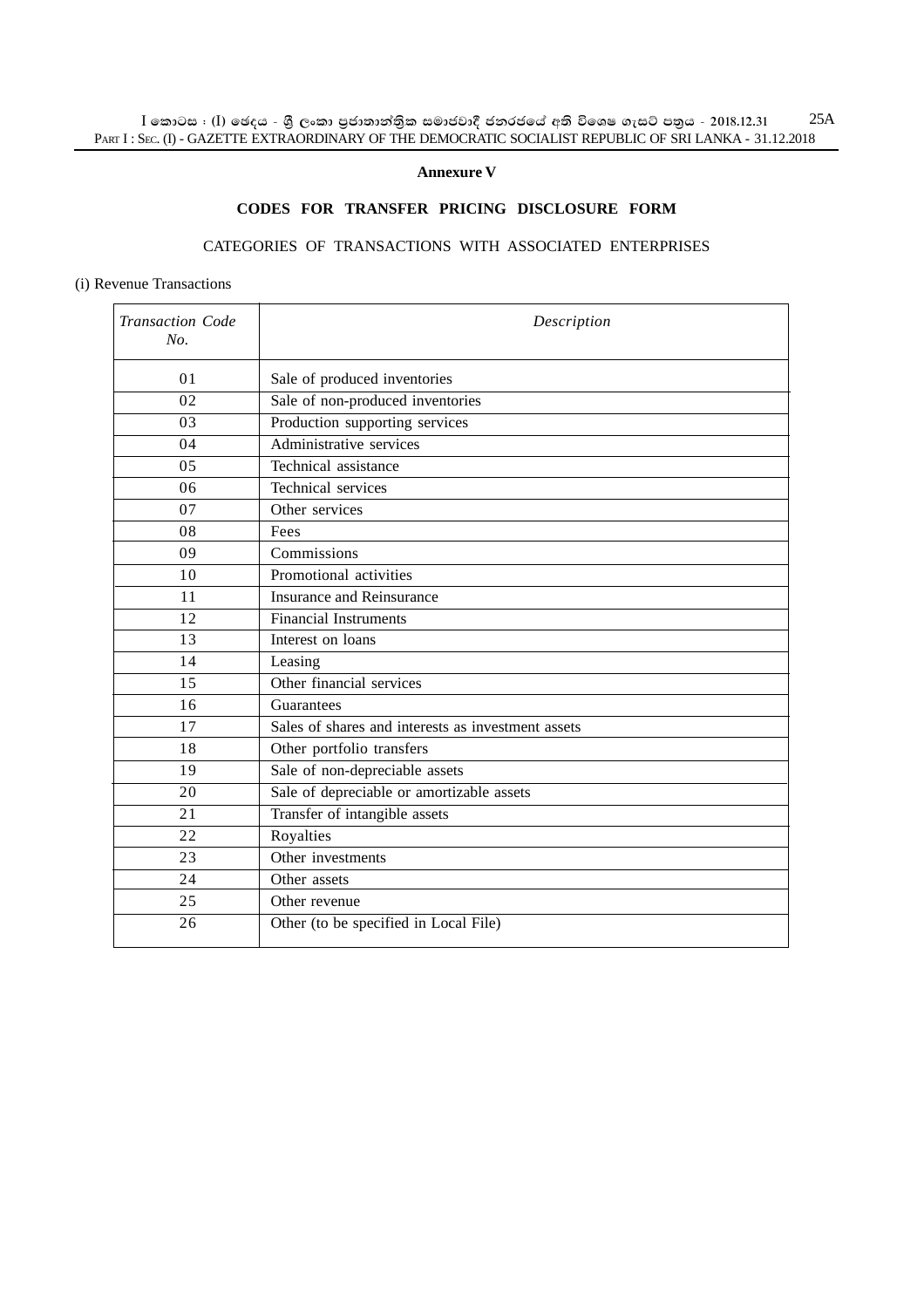#### $\rm I$  කොටස : ( $\rm I$ ) ඡෙදය - ශුී ලංකා පුජාතාන්තිුක සමාජවාදී ජනරජයේ අති විශෙෂ ගැසට් පතුය - 2018.12.31 PART I : SEC. (I) - GAZETTE EXTRAORDINARY OF THE DEMOCRATIC SOCIALIST REPUBLIC OF SRI LANKA - 31.12.2018 26A

# (ii) Expenses transactions

| <b>Transaction Code</b><br>No. | Description                                           |
|--------------------------------|-------------------------------------------------------|
| 27                             | Purchase of produced inventories                      |
| 28                             | Purchase of non-produced inventories                  |
| 29                             | Production supporting services                        |
| 30                             | Administrative services                               |
| 31                             | Technical assistance                                  |
| 32                             | Technical services                                    |
| 33                             | Other services                                        |
| 34                             | Fees                                                  |
| 35                             | Commissions                                           |
| 36                             | Promotional activities                                |
| 37                             | Insurance and Reinsurance                             |
| 38                             | <b>Financial Instruments</b>                          |
| 39                             | Interest on loans                                     |
| 40                             | Leasing                                               |
| 41                             | Other financial services                              |
| 42                             | Guarantees                                            |
| 43                             | Purchase of shares and interests as investment assets |
| 44                             | Other portfolio transfers                             |
| 45                             | Purchase of non-depreciable assets                    |
| 46                             | Purchase of depreciable or amortizable assets         |
| 47                             | Purchase of intangible assets                         |
| 48                             | Royalties                                             |
| 49                             | Other investments                                     |
| 50                             | Other assets                                          |
| 51                             | Other expenditures                                    |
| 52                             | Other (to be specified in Local File)                 |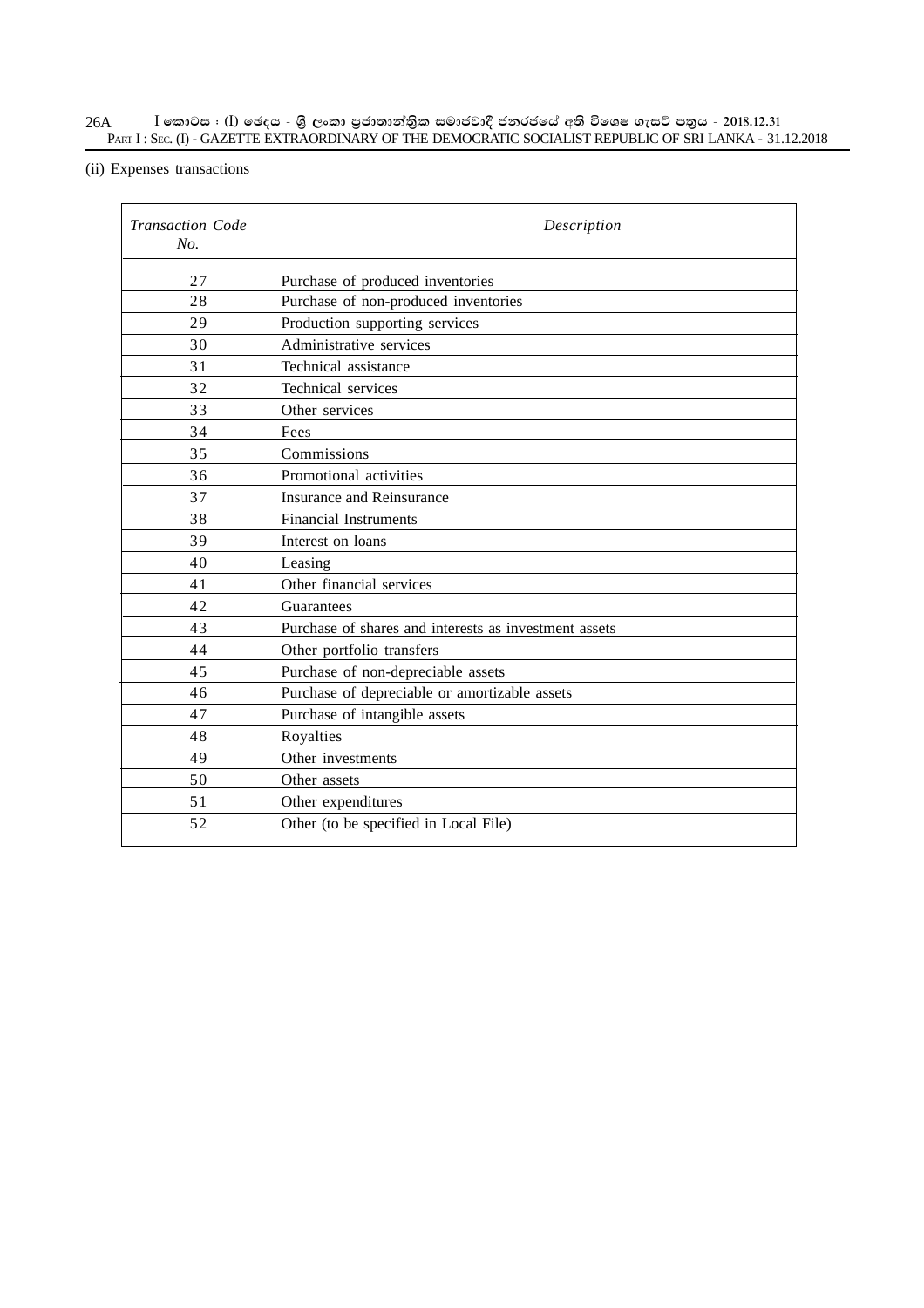#### **Annexure VI**

#### **TRANSFER PRICING DISCLOSURE FORM**

#### **Completion requirements**

#### **The following is the guidance for the completion of the Transfer Pricing Discloure Form**

All taxpayers that carry out transaction with associated enterprises during the year of assessment must complete and file a Transfer Pricing Disclosure Form, regardless of the size and nature of those transactions. The following conditions apply :-

- \* All taxpayers that carry out categories of transactions that exceed LKR 200 million must complete all fields (Column I to IV) of the Transfer Pricing Disclosure Form
- \* Those taxpayers that carry out categories of transactions that do not exceed LKR 200 million must only complete Column I and II.

Categories of transcations are listed in Annexure V of this Gazette

The following are the details of the information to be provided by taxpayers in the Transfer Pricing Disclosure Form on an annual basis. Transactions are to be disclosed by their categories and per associated enterprise.

|     | Column I                             | Column II                                                  | Column III                  | Column IV                  |
|-----|--------------------------------------|------------------------------------------------------------|-----------------------------|----------------------------|
| No. | <b>Transaction</b>                   | Associated<br>Enterprise                                   | TP Methodology              | Arm's Length<br>Price      |
|     | Category of<br>trasaction            | Name of associated<br>enterprise                           | <b>TP</b> Method            | Comparable<br>price/margin |
| 1   | Amount of<br>transaction (in<br>LKR) | Associated<br>enterprise's Tax<br>Identification<br>Number | Profit level<br>indicator   | AL Range-Max               |
|     | For loans,<br>principal amount       | Country of<br>residence                                    | Price/Profit<br>Margin/Rate | AL Range-Med               |
|     | For loans, ending<br>balance         | Criteria of<br>associated<br>enterprise                    | Tested enterprise           | AL Range-Min               |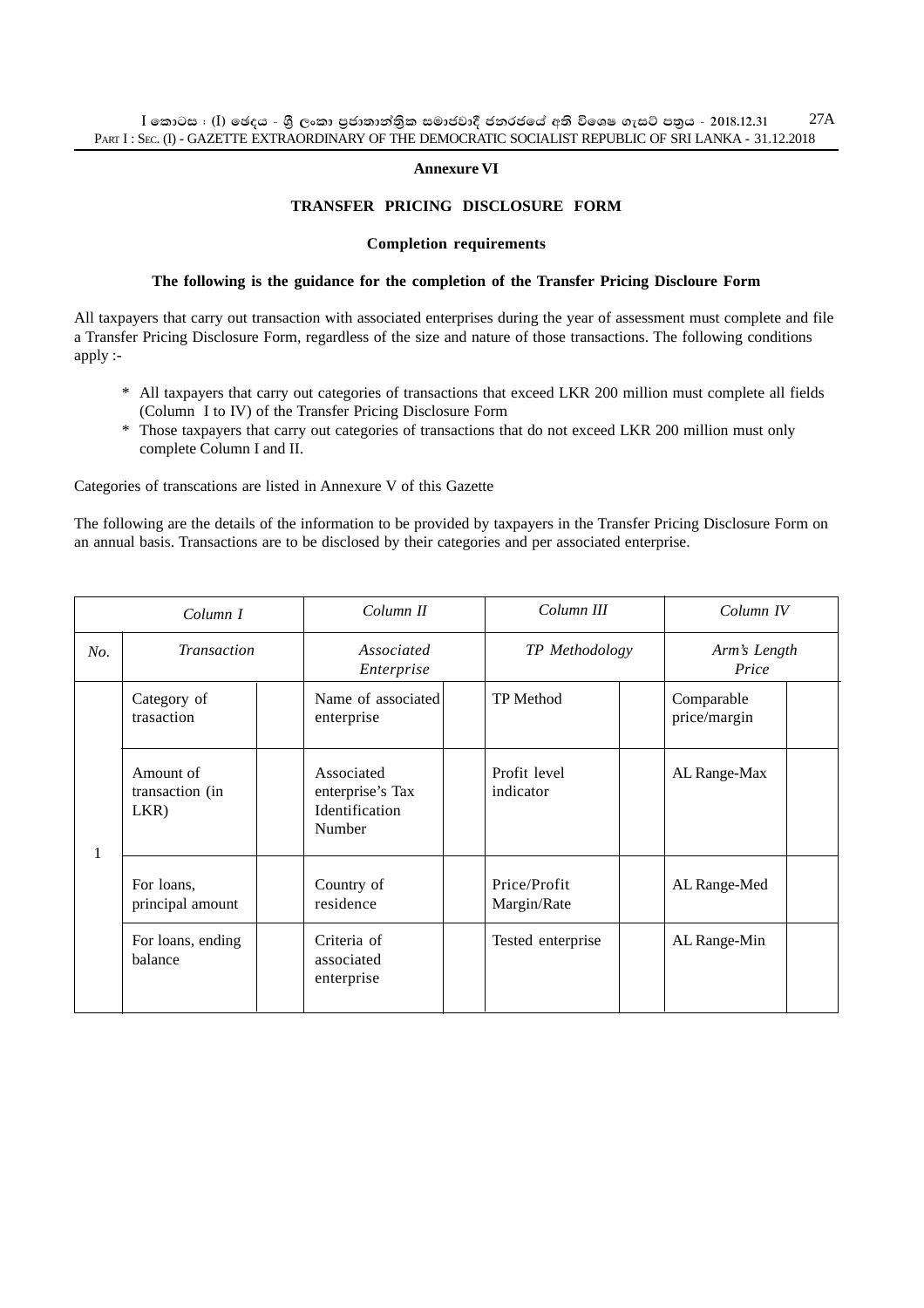**Colum I. Transaction.** This Section provides the detail of the disclosed category of transaction (in accordance with Annexure V of these Regulations) with every associated enterprise carried out during the year of assessment.

- \* Category of transaction : Disclose the code of the categories of transactions carried out according to Annexure IV of these Regulations.
- \* Amount of transaction (in LKR) : Disclose the value in LKR of each particular category of transaction carried out with each associted enterprise.
- \* For loans, amount of principal : Disclose the amount of the accounting balance of the principal received or provided through a loan.
- \* For loans, ending balance : Disclose the amount of the accounting balance of the principal received or provided through a loan on the date of the fiscal year-end.

**Column II. Associated Enterprise** : This section provides the detail of the associated enterprise with which transactions were carried out during a year of assessment.

- \* Name of associated enterprise : Disclose the complete name of the associated enterprise.
- \* Associated enterprise's Tax Identification Number : Disclose the tax identification number that the associated enterprise utilizes in its country of residence for income tax purposes.
- \* Country of residence : Disclose the code for the country of residence of the associated enterprise.
- \* Criteria of associated enterprises : Disclose the code for the type of association criteria according to Annexure VII of these Regulations.

*Note*: Sections I and II of the Transfer Pricing Disclosure Form to be completed only by all taxpayers that carried out categories of transactions that do not exceed LKR 200 million.

**Column III. TP Methodology** : This section provides the detail of the transfer pricing methodology selected by the taxpayer in the analysis of the transactions carried out with associated enterprises during a year of assessment.

- \* TP Method : Disclose the transfer pricing method selected to analyse the disclosed transaction according to Annexure VIII of these Regulations.
- \* Profit level indicator : Disclose the profit level indicator selected to analyse the disclosed transaction according to Annexure VIII of these Regulations.
- \* Price/Profit Margin/Rate : Disclose the price, proft margin or rate arrived or derived from the applicaton of transfer pricing methodology to the disclosed transcation. Please include two (2) decimal places.
- \* Tested enterprise : Disclose the party to the transaction that has been selected as the tested one for the disclosed transaction according to Annexure VIII of these Regulations.

**Column IV. Arm's length price** : This section provides the detail of the result of the application of the transfer pricing methodology to the transactions carried out with associated enterprises during a year of assessment.

- \* Comparable price/margin : In case these is only once comparable price or margin, disclose its vlaue : Please include two (2) decimal places.
- \* AL Range Max : Disclose the maximum/upper limit of the calculated arm's length range.
- \* AL Range Med : Disclose the median of the calculated arm's length range.
- \* AL Range Min : Disclose the minimum/lower limit of the calculated arm's length range.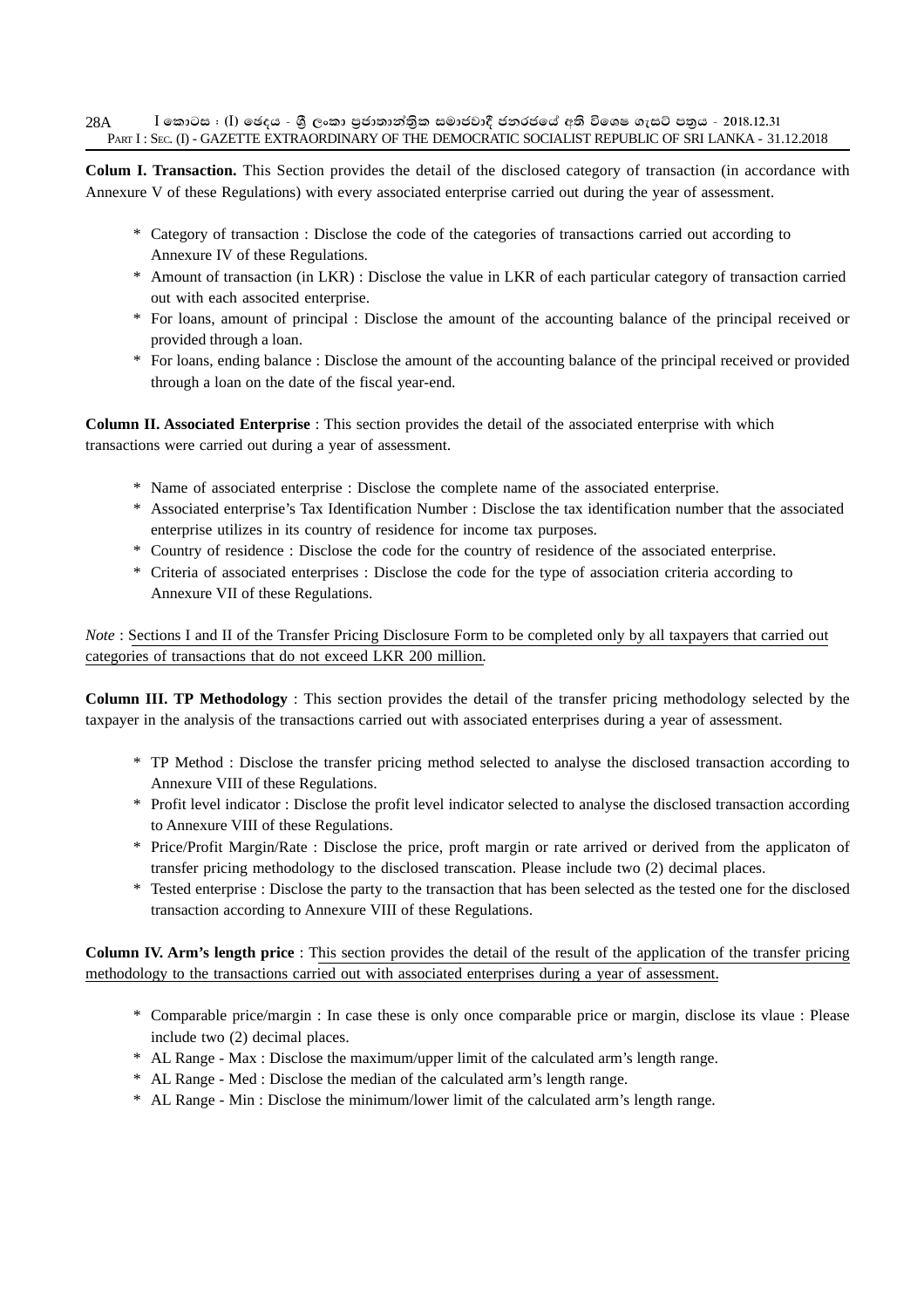#### **Annexure VII**

#### **ASSOCIATED ENTERPRISES**

#### **List of Codes**

### **The following is the list of Codes for the completion of the Transfer Pricing Disclosure Form**

| Association<br>Code No. | Description                                                                                                                                                                                                                                                                                                                                                                                                                                     |
|-------------------------|-------------------------------------------------------------------------------------------------------------------------------------------------------------------------------------------------------------------------------------------------------------------------------------------------------------------------------------------------------------------------------------------------------------------------------------------------|
| 01.                     | Participating directly or indirectly in the management, control or capital (Sec. 77(5)(a)of the Act)                                                                                                                                                                                                                                                                                                                                            |
| 02.                     | Permanent Establishment (Sec. 77(5)(b) of the Act)                                                                                                                                                                                                                                                                                                                                                                                              |
| 03.                     | Directly or indirectly holding of shares or otherwise carrying the majority of the voting power<br>(Regulation 8(a))                                                                                                                                                                                                                                                                                                                            |
| 04.                     | Holding directly or indirectly shares carrying not less than fifty percent of the voting power<br>(Regulation 8(b))                                                                                                                                                                                                                                                                                                                             |
| 05.                     | Loans advanced by one enterprise to another enterprise constitute not less than fifty-one percent of<br>the book value of the total assets of the other enterprise (Regulation $8(c)$ )                                                                                                                                                                                                                                                         |
| 06.                     | Loans and equity provided by one enterprise constitute not less than fifty-one percent of the book<br>value of the total assets of the other enterprise (Regulation $8(d)$ )                                                                                                                                                                                                                                                                    |
| 07.                     | Guarantees of not less than twenty five percent of the total borrowings (Regulation $8(e)$ )                                                                                                                                                                                                                                                                                                                                                    |
| 08.                     | More than half of the board of directors or members of the governing board, or one or more executive<br>directors or executive members of the governing board of one enterprise, are appointed by the other<br>enterprises (Regulation 8(f).                                                                                                                                                                                                    |
| 09.                     | More than half of the board of directors or members of the governing board, or one or more of the<br>executive directors or members of the governing board, of each of the two enterprises are appointed<br>by the same person or persons (Regulation $8(g)$ ).                                                                                                                                                                                 |
| 10.                     | Ninety per cent or more of the raw materials, semi-finished goods and consumables required for the<br>manufacture or processing of goods or articles carried out by one enterpise, or of purchases required<br>for the sale, are supplied by the other enterprise, or by persons specified by the other enterprise, and<br>the prices and other conditions relating to the supply are influenced by such other enterprise<br>(Regulation 8(h)). |
| 11.                     | Goods or articles manufactured or processed by one enterprise are sold/transferred to another<br>enterprise or to persons specified by the enterprise, and the prices and other conditions relating<br>thereto are influenced by such enterprise or vice versa (Regulation 8(i)).                                                                                                                                                               |
| 12.                     | Control by an individual or his relative or jointly by such individual and his relative or jointly by<br>relatives of such individual (Regulation 8(j)).                                                                                                                                                                                                                                                                                        |
| 13.                     | Holding of not less than ten percent interest of a firm, association of persons or body of individuals<br>(Regulation $8(k)$ ).                                                                                                                                                                                                                                                                                                                 |
| 14.                     | Where the controlled transactions differs from the transactions that would have been made or imposed<br>by any person not directly participating in the management, control or capital as mentioned in section<br>76 or 77, but confers a potential advantage to the enterprise (Regulation 8(1))                                                                                                                                               |